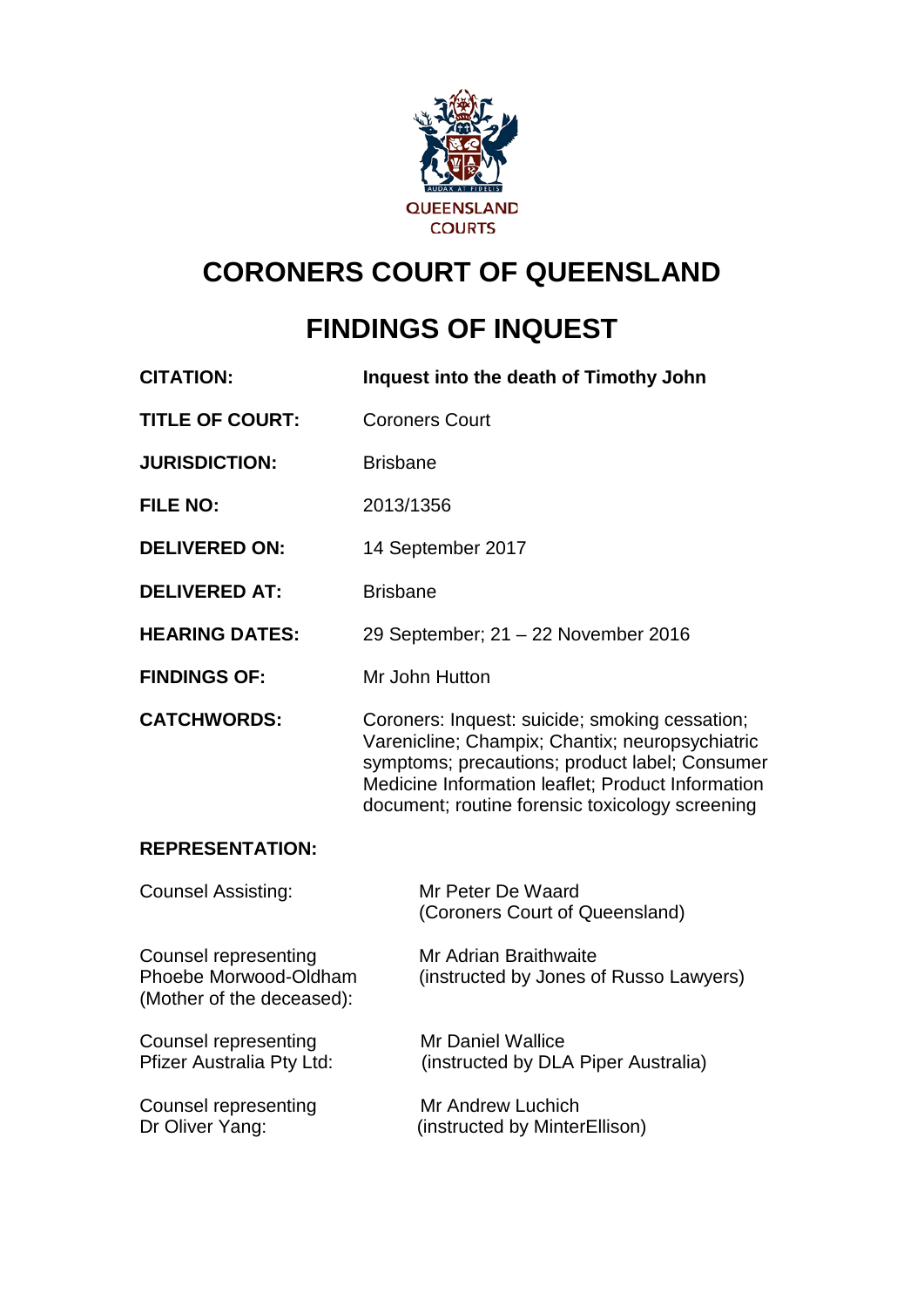<span id="page-1-0"></span>

| <b>Table of Contents</b>                                                        |  |  |
|---------------------------------------------------------------------------------|--|--|
|                                                                                 |  |  |
|                                                                                 |  |  |
|                                                                                 |  |  |
|                                                                                 |  |  |
| The adequacy of the care provided by the deceased's General Practitioner when   |  |  |
| The adequacy of the product labelling and instructions provided with Champix in |  |  |
|                                                                                 |  |  |
| EVIDENCE, DISCUSSION AND GENERAL CIRCUMSTANCES OF DEATH  4                      |  |  |
|                                                                                 |  |  |
|                                                                                 |  |  |
|                                                                                 |  |  |
|                                                                                 |  |  |
|                                                                                 |  |  |
|                                                                                 |  |  |
| Did Dr Yang provide adequate care when prescribing Champix to Timothy? 28       |  |  |
| The adequacy of Champix product labelling and instructions (and                 |  |  |
|                                                                                 |  |  |
|                                                                                 |  |  |
|                                                                                 |  |  |
|                                                                                 |  |  |
| Introduction of routine screening for Varenicline by forensic pathologists 32   |  |  |
|                                                                                 |  |  |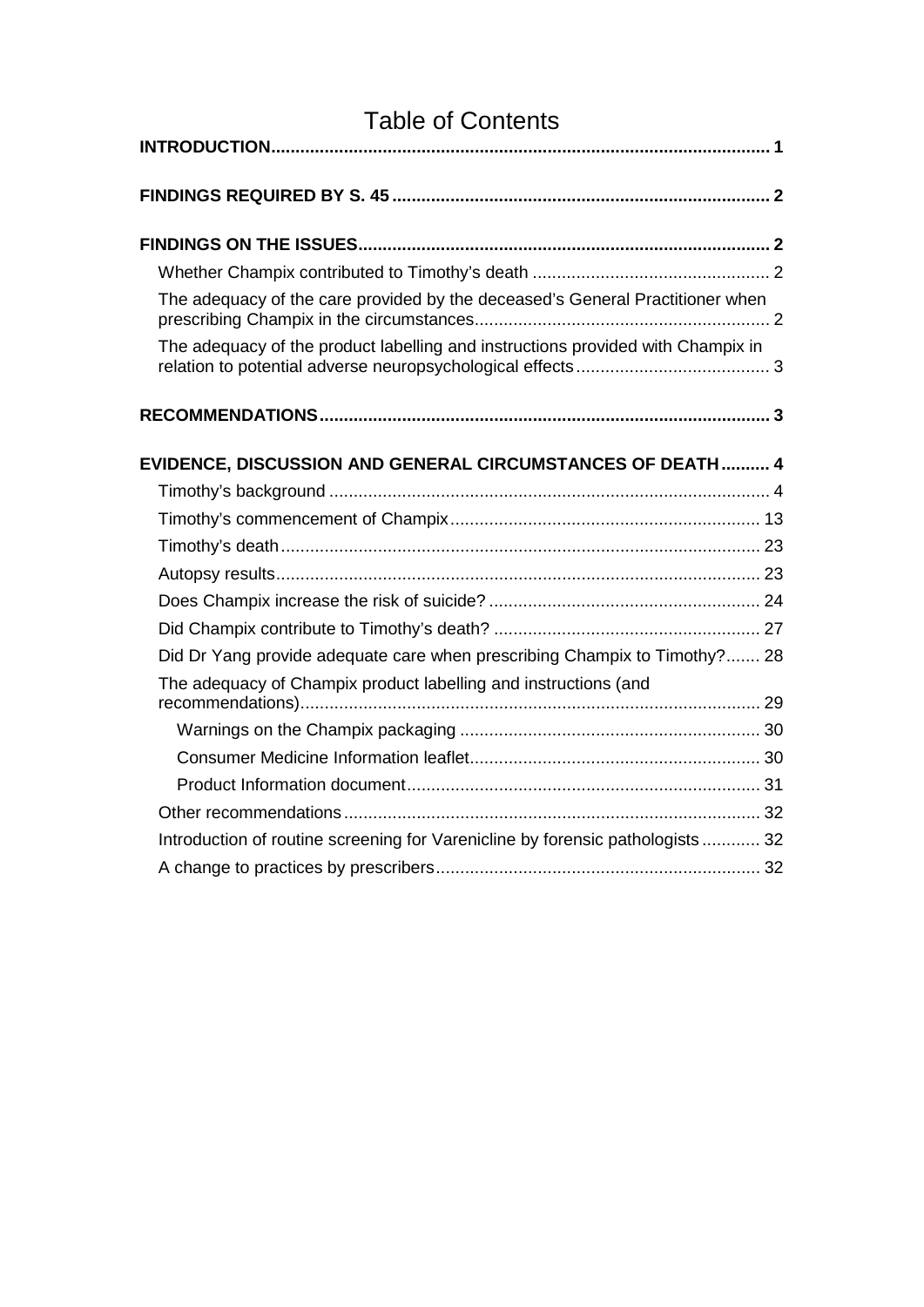# **INTRODUCTION**

- 1. Timothy John died through suicide on 17 April 2013 at 22 years of age.
- 2. I initially finalised this matter via 'chamber findings' on 12 May 2014. However, Timothy's mother applied to the State Coroner on 28 May 2014 to have the findings set aside because she considered that the cause of her son's death was an adverse and known reaction to Champix.
- 3. The State Coroner, Mr Terry Ryan, conducted a review of the matter and made some initial enquiries, including obtaining an opinion from the Clinical Forensic Medicine Unit. On 20 May 2015, the State Coroner directed me to re-open the investigation. I conducted extensive further enquiries, including:
	- a. Requesting further toxicology testing of Timothy's blood samples;
	- b. Gathering Timothy's medical records from a range of institutions, and reports from treating medical practitioners;
	- c. Obtaining records from the (then) Health Quality and Complaints Commission;
	- d. Requesting responses from Pfizer Australia Pty Ltd, the Therapeutics Goods Administration, the U.S Food and Drugs Administration, MIMS Online, and the Pharmacy Guild of Australia;
	- e. Obtaining a peer review report from an experienced General Practitioner;
	- f. Obtaining an expert report from a tobacco treatment specialist; and
	- g. Obtaining statements from Timothy's mother and brother.
- 4. I held an inquest from 21 22 November 2016. A comprehensive brief of evidence was compiled and distributed to the parties and I heard oral evidence from the following witnesses:
	- a. Ms Phoebe Morwood-Oldham (Timothy John's mother);
	- b. Dr Oliver Yang (Timothy John's General Practitioner);
	- c. Dr Robert Kable (an experienced General Practitioner who conducted a peer review of Dr Yang's care); and
	- d. Associate Professor Colin Mendelsohn (a Tobacco Treatment Specialist from the Australian Association of Smoking Cessation Professionals).
- 5. These findings address the following issues (and other related issues), which were identified at a Pre-Inquest Conference on 29 September 2016, namely: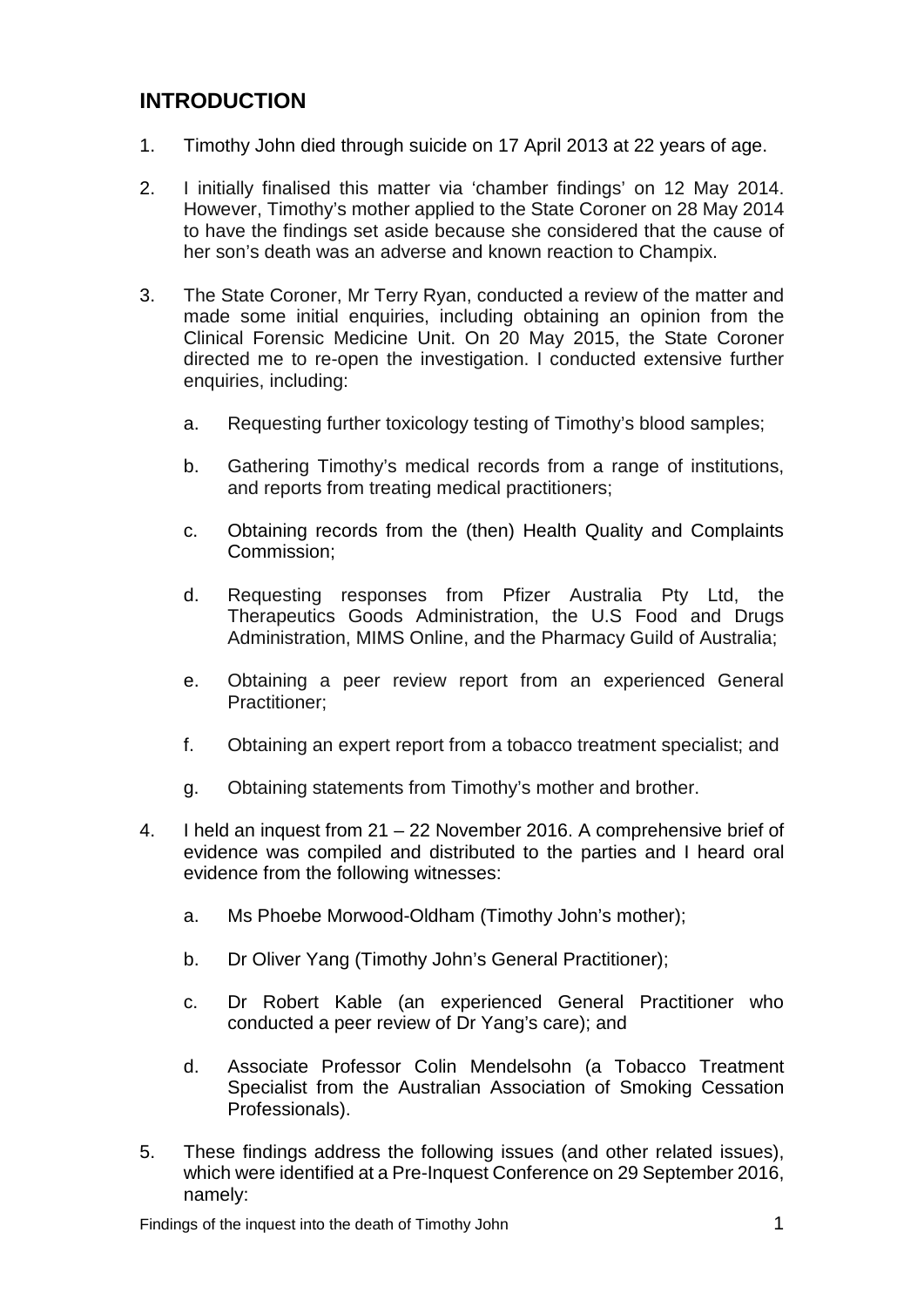- a. The findings required by section 45(2) of the *Coroners Act 2003;* namely the identity of the deceased person, how, when and where he died, and what caused his death;
- b. The adequacy of the care provided by the deceased's General Practitioner when prescribing Champix in the circumstances;
- c. The adequacy of the product labelling and instructions provided with Champix in relation to potential adverse neuropsychological effects; and
- d. Whether any recommendations can be made to reduce the likelihood of deaths occurring in similar circumstances or otherwise contribute to public health and safety or the administration of justice.

## <span id="page-3-0"></span>**FINDINGS REQUIRED BY S. 45**

6. Pursuant to s. 45(2) of the *Coroners Act 2003* (Qld), I find:

| a.             | Identity of the deceased $-$ | The deceased person is Timothy<br>John.                                     |
|----------------|------------------------------|-----------------------------------------------------------------------------|
| a <sub>z</sub> | How he died $-$              | As per the circumstances outlined<br>below.                                 |
| $b_{-}$        | Place of death $-$           | Timothy died at 29 Oakville Street,<br>Runcorn, in the state of Queensland. |
| $C_{1}$        | Date of death $-$            | Timothy died on 17 April 2013.                                              |
| d.             | Cause of death –             | The medical cause of Timothy's<br>death was hanging.                        |

# <span id="page-3-1"></span>**FINDINGS ON THE ISSUES**

#### <span id="page-3-2"></span>**Whether Champix contributed to Timothy's death**

- 7. I find that Champix contributed to Timothy's death. However, I am unable to determine the level of contribution that Champix had on Timothy's death due to his pre-existing mental health condition.
- 8. My reasoning is outlined in paragraphs 154 157.

#### <span id="page-3-3"></span>**The adequacy of the care provided by the deceased's General Practitioner when prescribing Champix in the circumstances**

9. I find that Dr Yang did not provide adequate care to Timothy when prescribing Champix.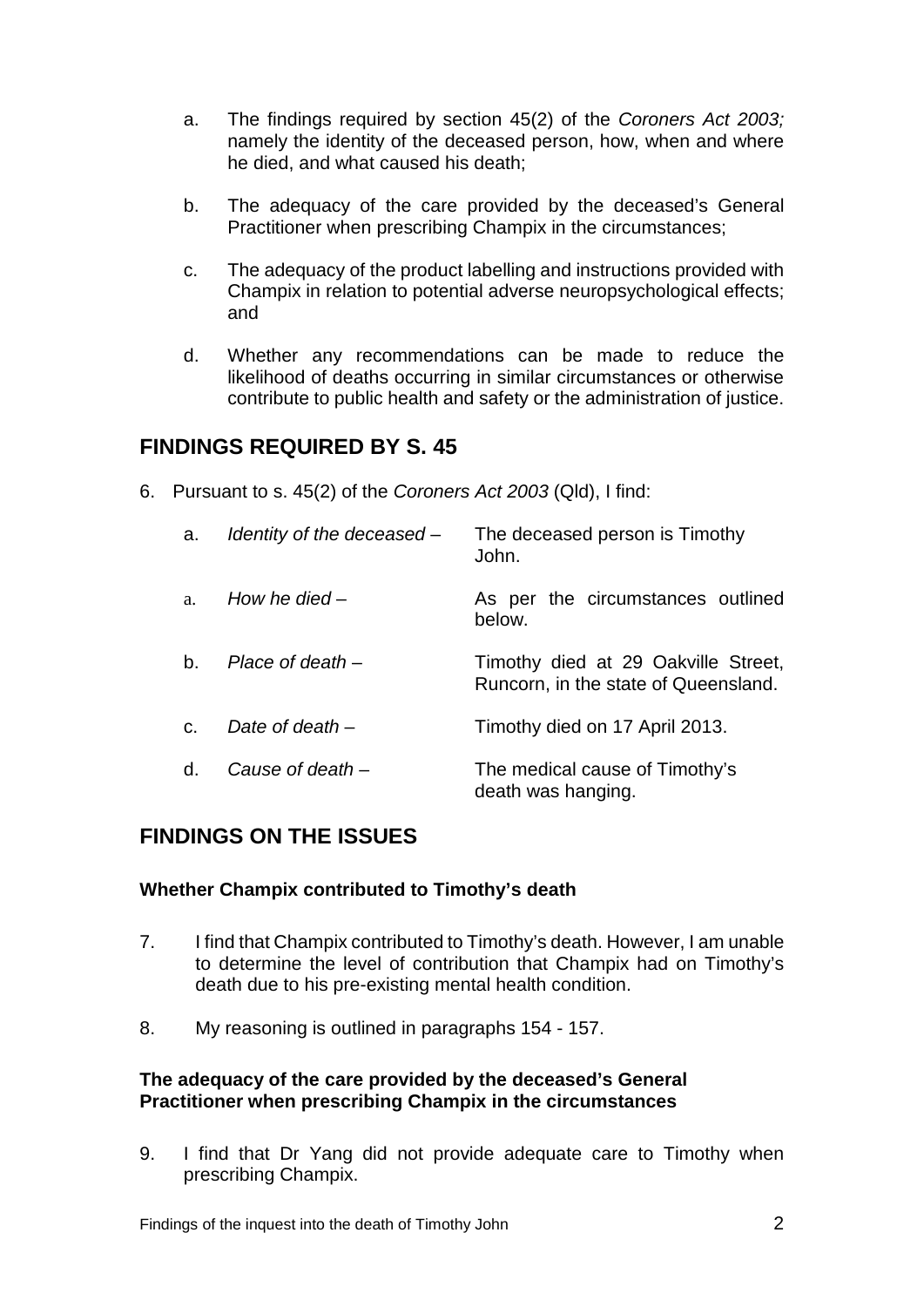- 10. If Timothy's family had been informed by Dr Yang (or by warnings on or within the Champix packaging) about the need for Timothy to stop taking Champix and to contact a doctor immediately if he exhibited neuropsychiatric symptoms, it is likely that his family would have taken appropriate earlier action, and it is possible that Timothy's death may have been avoided.
- 11. My reasoning is outlined in paragraphs 159 162.

#### <span id="page-4-0"></span>**The adequacy of the product labelling and instructions provided with Champix in relation to potential adverse neuropsychological effects**

- 12. I find that certain aspects of the product labelling and instructions provided with Champix are inadequate and some improvements can be made.
- 13. My reasoning and recommendations for improvement are outlined in paragraph 163 – 167.

# <span id="page-4-1"></span>**RECOMMENDATIONS**

- 14. Section 46 of the *Coroners Act 2003* (Qld) provides that a Coroner may comment on anything connected with a death that relates to public health or safety, the administration of justice, or ways to prevent deaths from happening in similar circumstances in the future.
- 15. I recommend that:
	- a. Pfizer Australia Pty Ltd (and Pfizer Incorporated), in consultation with the Therapeutic Goods Administration, make improvements to the Champix product labelling, Consumer Medicine Information leaflet and Product Information document (as outlined in paragraphs 163 - 167);
	- b. The general practice community take note of this case and ensure that before prescribing Champix to a patient, they provide direct advice to an appropriate family member, carer, or friend about the need to monitor the patient and for the patient to cease Champix and see a doctor immediately if they exhibit neuropsychiatric symptoms. If a patient is unwilling to consent to inclusion of a third party, consideration should be given to not prescribing the drug to the patient; and
	- c. All State and Territory forensic pathology services follow Victoria's lead and conduct routine toxicology screening for Varenicline in relation to suicides and suspected suicides.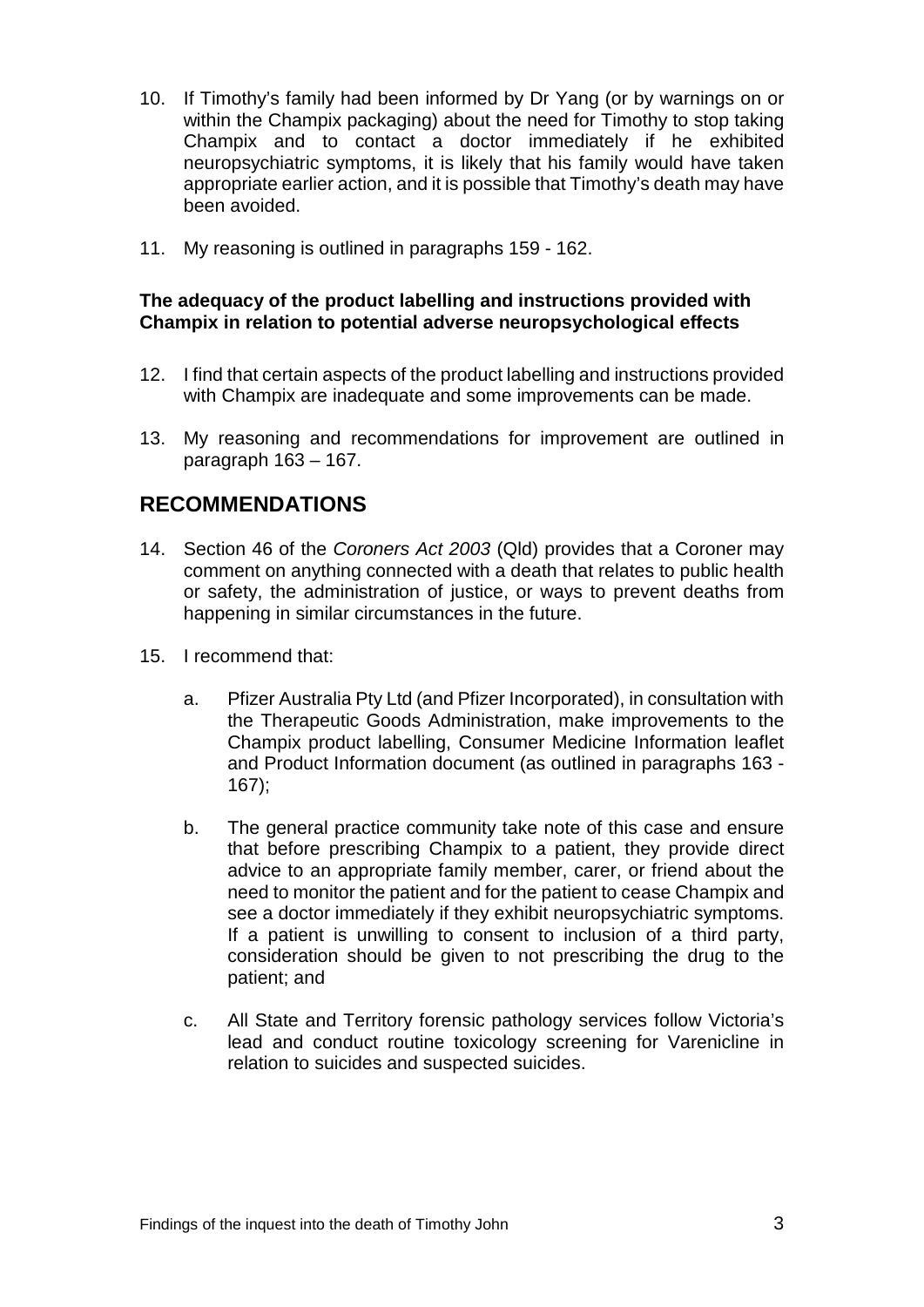## <span id="page-5-0"></span>**EVIDENCE, DISCUSSION AND GENERAL CIRCUMSTANCES OF DEATH**

# <span id="page-5-1"></span>**Timothy's background**

- 16. In order to determine whether Champix contributed to Timothy's death, it is first necessary to have a thorough understanding of his background.
- 17. Timothy was born on 25 February 1991 in Brisbane. He resided at his family home with his mother and father at Balonne Street in Runcorn.
- 18. About two weeks after his birth, Timothy's parents separated. His mother was given sole custody of Timothy and his older brother, Peter. His mother worked as a Special Education teacher to support them. She had a very close relationship with her boys. Timothy's father's involvement in Timothy's life was described by his mother as 'occasional'.
- 19. In 1996, Timothy began year 1 at the age of five at Warrigal Road State School. His mother was working at the same school. Timothy started tennis and he was described by his mother as 'very sporty'.
- 20. In 2000, when Timothy was in year 4 and nine years of age, he moved schools to Runcorn Heights State School, because the school was closer to their home.
- 21. In 2001, when Timothy was in year 5 and 10 years of age, he moved schools again. This time to St Laurence's College in South Brisbane.
- 22. In 2003, when Timothy was in year 7 and 12 years of age, he was allegedly subjected to bullying at school. He told his mother that the reason for the bullying was that she wouldn't let him play rugby. On one occasion, Timothy was allegedly punched in the head and concussed. Timothy's mother complained to the police, but Timothy told his mother that it only made the bullying worse.
- 23. Timothy became a State tennis player and was doing well at school until year 8. In 2004, when Timothy was in year 8 and 13 years of age, he started drinking and smoking, unbeknown to his mother.
- 24. In late 2005, when Timothy was in year 9 and 14 years of age, he was suspended from school and received a warning from the police for bringing a knife to school. He subsequently moved schools to Macgregor State High School.
- 25. It was at this time that Timothy appears to have joined an Asian gang at Garden City in Brisbane. In his 'auto-biography' (that he wrote during an Adolescent Drug and Alcohol Withdrawal Service intake at the Mater Children's Hospital on 10 April 2007), Timothy stated that when he went to Macgregor, he made friends fast but it was with the popular group. He came to know 'gangsters' and 'hoodlums' from Garden City and became close with them because they would 'back him up in a fight'.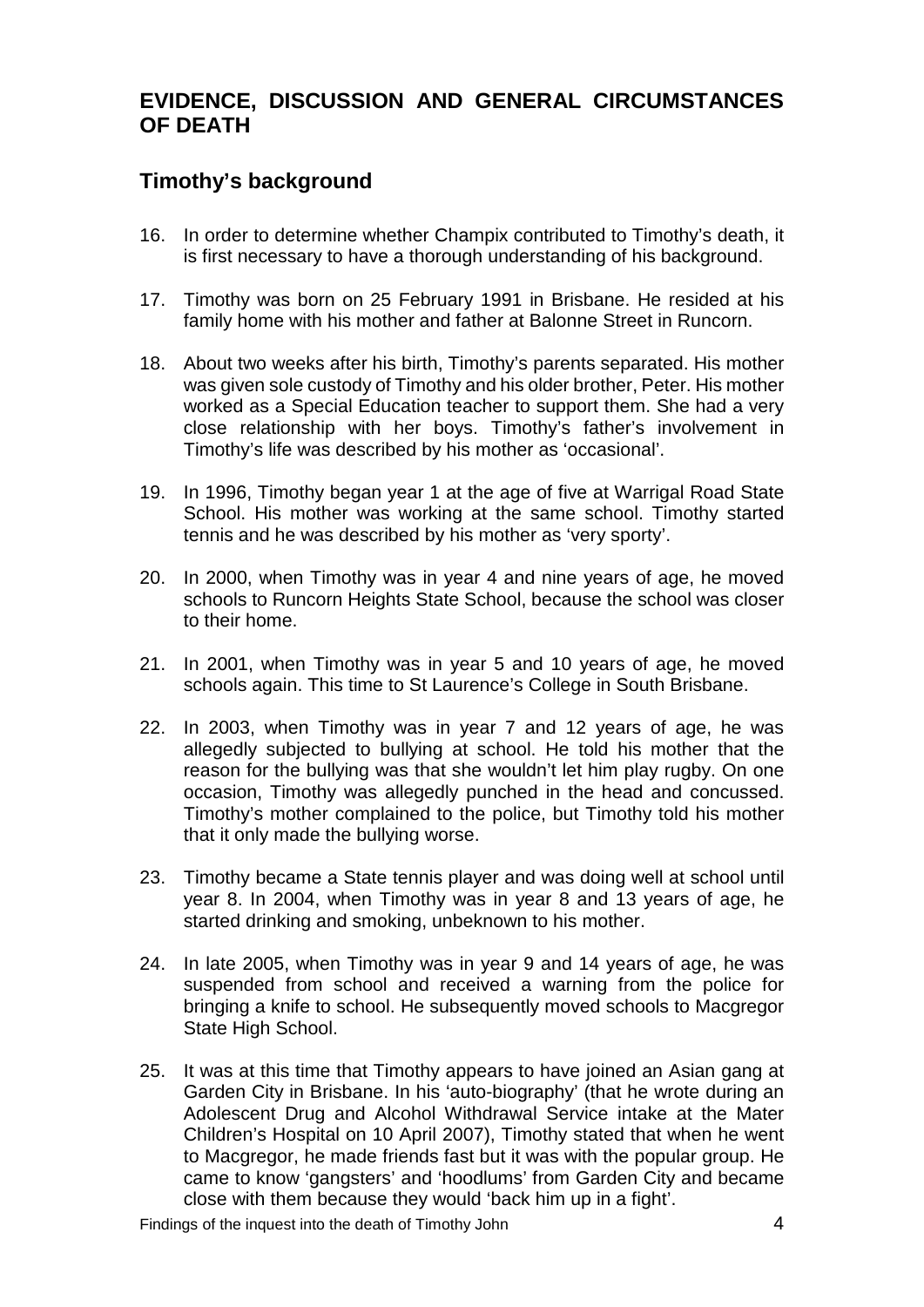- 26. In December 2005, just after Timothy finished year 9, Timothy's mother had a 'stroke of luck'. She won an RSL Art Union prize, which included a house at Burleigh Waters and \$200,000 in gold bullion. She sold the prize house at Burleigh Waters but kept the electronic gadgets for Timothy.
- 27. Timothy wrote in his autobiography that after his mother won the house at the coast, for the first time in his life, he had money. He was 'the happiest a person could be'. He was 'popular, rich, and strong with backup' (referring to his gang). He 'had a family that loved him'.
- 28. However, in February 2006, when Timothy was in year 10 and just before he turned 15, there was an unfortunate turn of events. The Plasma TV that Timothy's mother had kept for him from the prize house 'blew up' and caught their family home on fire. They lost their home and all of their life possessions. They were insured, but under-insured.
- 29. Timothy's family were forced to move in with a family friend, in crammed conditions, for a few weeks until his mother was able to purchase another house at Oakville St in Runcorn. At this time, Timothy broke up with his girlfriend and began dating her friend. He became withdrawn, and began 'wagging school' and 'hanging out' with his gang at Garden City. His mother spoke with the school Principal about it and took Timothy to the school office each morning, only to receive an automated text message from the school later each morning that he was absent from school.
- 30. It would appear that as a result of the circumstances of the house fire, Timothy developed anxiety. He told his mother that he felt anxious inside buildings and needed to get out of the 'four walls'. He was fearful that the computer labs at his school would also catch fire. He also became anxious around strangers and different situations. Although the family had some support from a local priest and a family friend, Timothy and his family did not take up the family counselling that was offered to them, nor did Timothy seek medical help for his condition.
- 31. Timothy left home around this time, at the age of 15. His mother had deposited \$40,000 into his bank account after her RSL winnings, partly to pay for new furniture in his bedroom. Instead, Timothy withdrew all of the money, allegedly with the help of one of his friend's mothers, and 'went on a bender'.
- 32. Timothy reflected about this period of time in his auto biography:

*It didn't seem in the so called real world that I had lost everything, but in the mind, body and spirit I had. I watched it all burn right in front of my eyes, but I couldn't cry. I didn't want people to think I was weak, so I masked it as if nothing had happened.* 

*In my mind at that point, I was blind. I thought my gang was all I had left. I* wasn't there for my family when they really needed me most. Instead, I *would try to be around my gang 24/7. They were my support, my*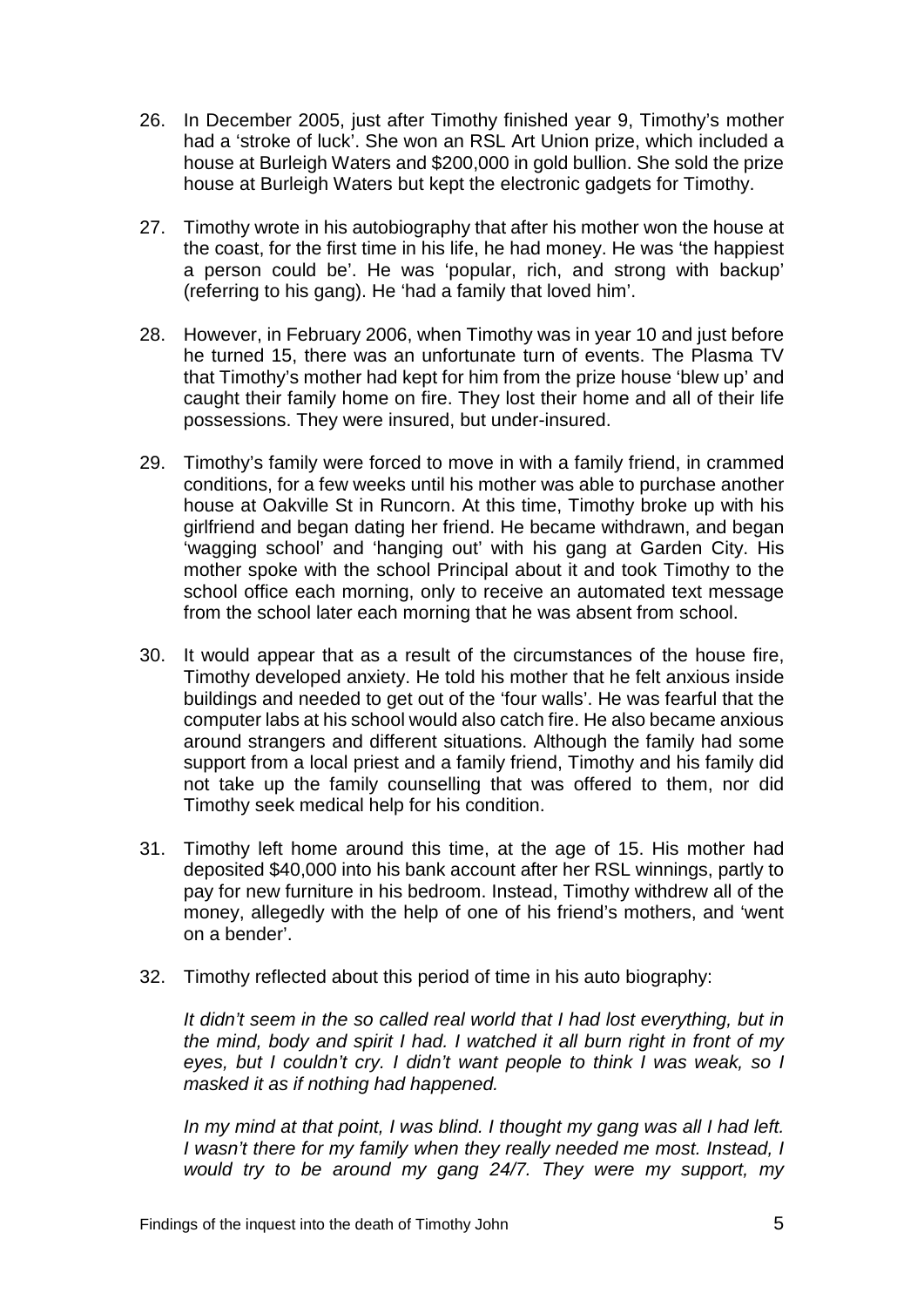*protectors, the people that were there for me. They meant everything. Popularity, the group, the gang. I spent money on them.* 

*At this point I left home so I could be with the gang 24/7. They had no arguments. They saw dollar signs and the money evaporated. I was left with nothing but a gangster in a house, a prison if you will. I had so many enemies because of the monstrosities I had committed and no back up. No guards, no money. Nothing except court cases coming out of my ears… I felt like slitting my throat so often because of what I [had] done to others and my blood, the people who love me the most. I think because I don't want people to remember me, I wish I never existed, that there is no trace of my ever being born. Who knows maybe this is all a dream and I am already dead just stuck in hell. I wait for the day I awake and all this shit comes to an end.*

- 33. In April 2006, Timothy was charged by the police for alleged assault. His ex-girlfriend reported him for allegedly stealing her watch, which his mother stated she saw her give to him as a gift when he had lost his watch in the house fire. Timothy's medical notes indicate that he reported to his doctor with injuries on 24 April 2006 after an altercation with a 'known female'.
- 34. Timothy's mother alleges that his ex-girlfriend and her two brothers were involved with a Lebanese gang. They came around to their new house in Runcorn on two occasions. The first time, Timothy wasn't home and they allegedly threatened to rape her. The second time, they came around and allegedly assaulted Timothy. Timothy's ex-girlfriend then alleged to the police that she was the one who was assaulted.
- 35. In mid 2006, Timothy moved back home and returned to Macgregor State School in an attempt to finish year 10. However, he was allegedly involved in a fight at school and he was suspended from school soon after. His mother decided that he was better off in a vocational program and enrolled him in a TAFE mechanical and engineering pre-apprenticeship program.
- 36. In December 2006, Timothy's original family home was rebuilt and they moved back in. Timothy's mother stated that he seemed happier and more settled there.
- 37. In early 2007, Timothy's mother sent him off to boarding school at Scots College in Warwick to get him away from 'undue influences' in Brisbane. However, Timothy only lasted there for around seven weeks. He was leaving the school grounds and going to the local hotel, returning to school intoxicated. Timothy was suspended from school. Although he was entitled to return, his mother decided not to send him back.
- 38. On 23 March 2007, Timothy's mother took him to see a General Practitioner, Dr Aboobaker Khatree, at the Beenleigh Road Medical Centre in relation to his drinking issues at school. She requested that he be sent to the Belmont Hospital for treatment. Dr Khatree referred Timothy to the Mater Hospital. The reason for the referral was noted as an 'alcohol and smoking problem'. However, in oral evidence at the inquest,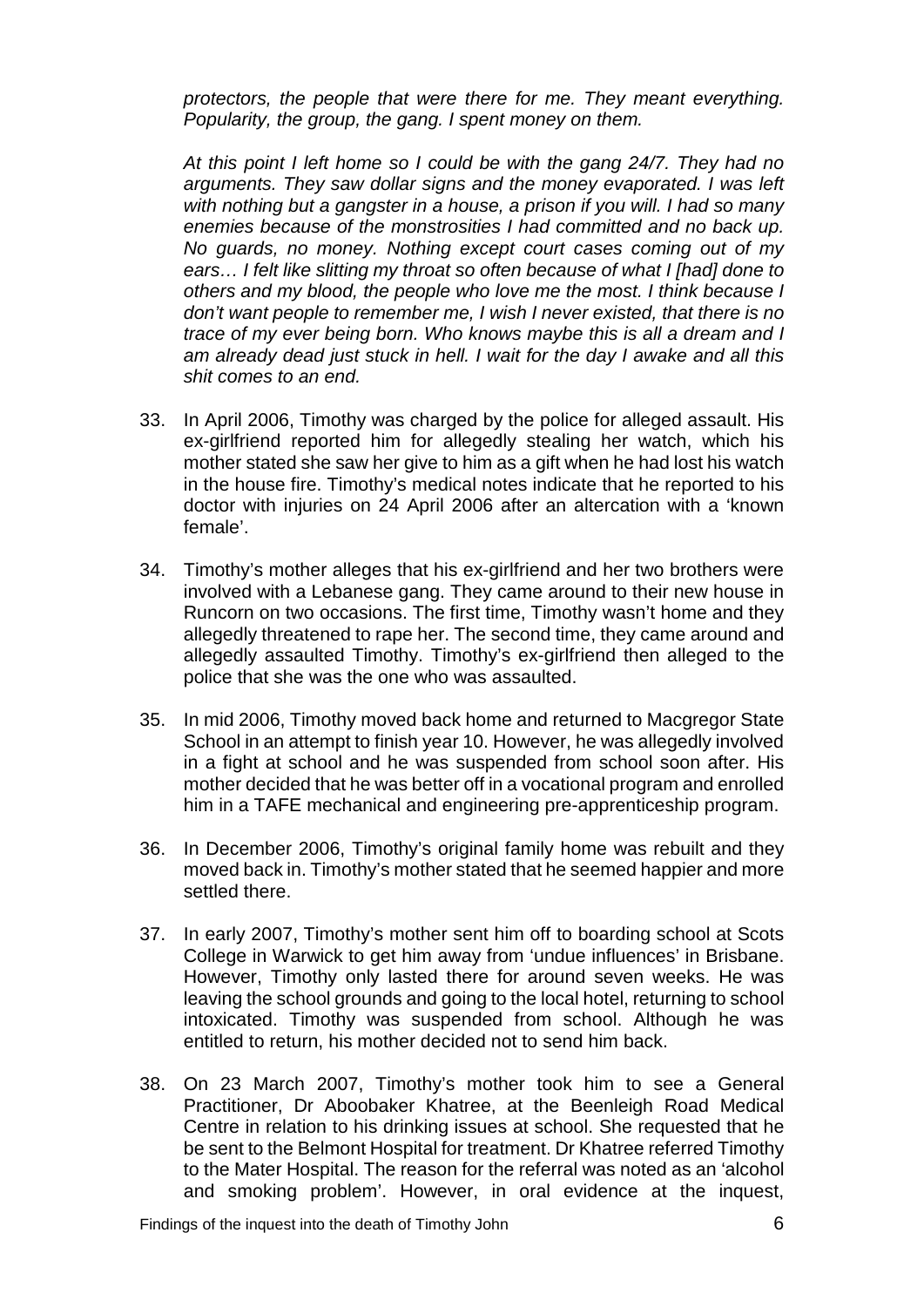Timothy's mother stated that she was not aware at that stage that Timothy had also been smoking.

- 39. From 10 19 April 2007, at the age of 16, Timothy was admitted to an inpatient program for detoxification at the Mater Children's Hospital Adolescent Drug and Alcohol Withdrawal Service (ADAWS).
- 40. According to Timothy's Mater Children's Hospital medical records, he reported on 13 April 2007 that he had not disclosed the full extent of his alcohol and drug use during his intake because his mother was present. He reported:
	- a. Drinking a minimum of  $2 6$  cans of mixed spirits or beer daily;
	- b. Binge drinking every  $3 4$  days with  $1 1.5 \times 750$  mL bottles of spirits;
	- c. Smoking 4 6 'cones' of marijuana most weekends; and
	- d. Using ecstasy 'fairly regularly'.
- 41. Timothy was adamant that he wanted this information to be kept confidential from his mother and it is clear from his mother's evidence during the inquest that she has no awareness of this.
- 42. There is also mention in the intake documentation that Timothy talked about suicide but it was noted that this was a 'cry for help rather than an attempt'. Again, Timothy's mother had no awareness of this. Timothy had never spoken to her about suicide.
- 43. As part of Timothy's treatment at the Mater Children's Hospital, he commenced seeing a Psychiatrist, Dr Deborah Weins. Dr Weins stated that she conducted a mental health and addiction review for Timothy. However, her role was to advise and support him in his battle with substance misuse, not to treat possible psychiatric conditions. Timothy told her at the time that he had become involved in substance misuse from year 8 and was asked to leave school for fighting and carrying a knife (although I note that this actually occurred late in 2005 whilst Timothy was in year 9). He became involved with local gangs, which provided an identity and aggression outlet. Dr Weins is of the belief that Timothy's forensic issues followed from there.
- 44. Dr Weins stated that Timothy had a lengthy history of problems with anger made worse by substance abuse. He had a hostile/dependent relationship with his mother, which he worked on and which had improved over time. Dr Weins stated that between April and September 2007, Timothy's behaviour had improved.
- 45. After Timothy's discharge from the Mater Children's Hospital, Timothy's mother took three months long service leave to help him settle back into his normal life.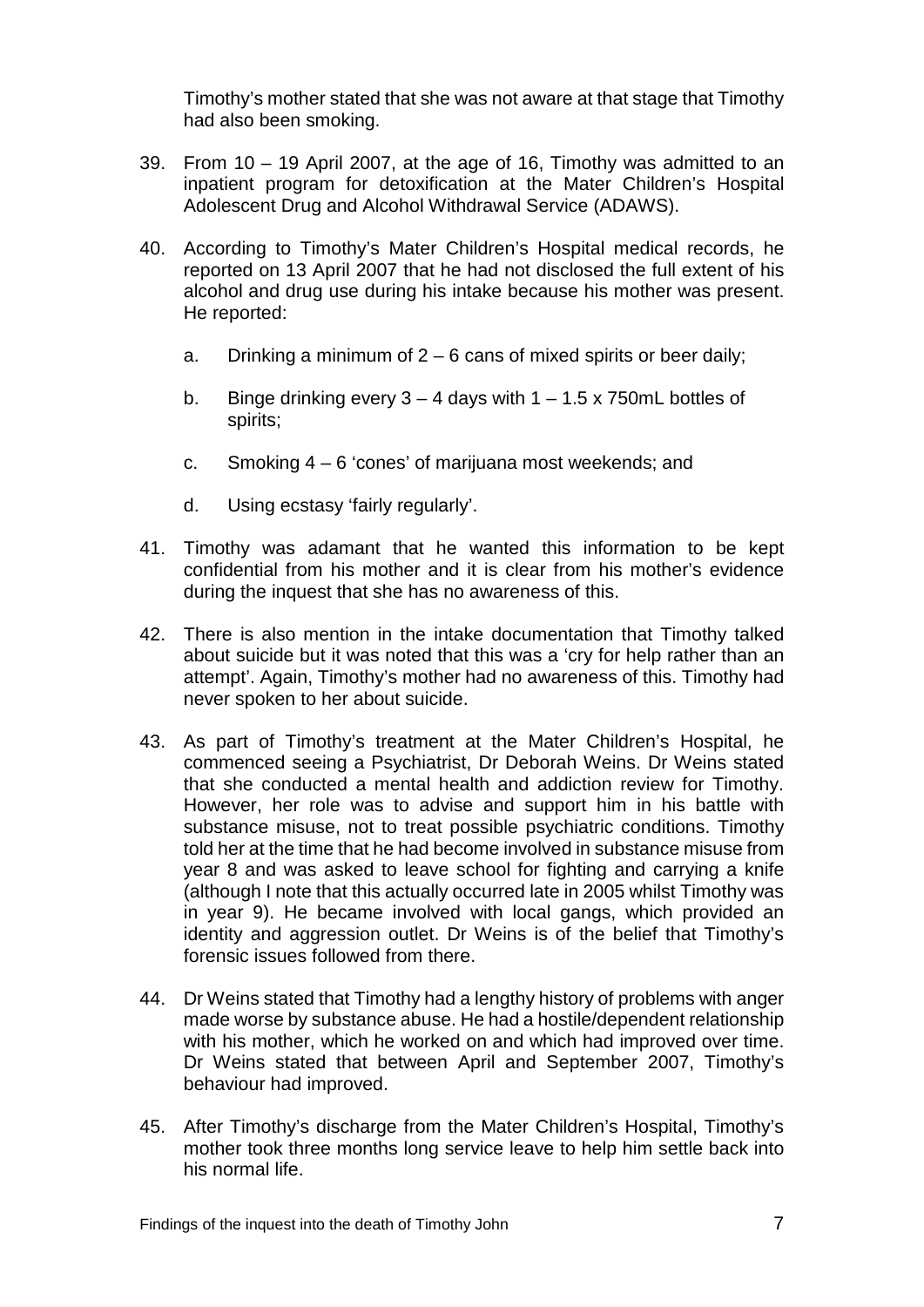- 46. Timothy attended a volunteer program named 'Headspace' once a week, and he enrolled in TAFE, in order to finish year 11 and 12 of his schooling. However, he did not complete his studies. It would appear that he had become fearful after seeing his ex-girlfriend at the Logan TAFE campus and another person involved in a Lebanese gang, who had just been released from jail. This person had allegedly demanded protection money from Timothy. Timothy did not wish to be caught up in all of that again.
- 47. On 29 May 2007, Timothy was tried in the Brisbane Children's Court for charges of assault in company, grievous bodily harm in company, and theft of a mobile phone. Timothy's mother stated that they were able to prove that Timothy had not stolen his ex-girlfriend's watch and so all of the charges were dropped as well.
- 48. On 12 June 2007, Timothy's mother took him to the Beenleigh Road Medical Centre to see her preferred General Practitioner, Dr Brett Fordyce, for a referral to a psychiatrist. She stated in oral evidence that the reason she did this was for his alcohol issues. Timothy was referred to Dr Robert Bell, a psychiatrist specialising in addiction. The referral letter refers to 'depression' as the reason for the referral. However, Timothy's mother denies that Timothy had depression. She stated that it was her understanding it was Dr Fordyce's practice to note 'depression' down as the reason for all of his referrals to psychiatrists and that he had done this for her after Timothy's death also when she wished to speak with Dr Bell about her son's death.
- 49. Dr Weins stated that in September 2007, Timothy had found out that the man he believed to be his biological father was not. Dr Weins noted that this destabilised Timothy within a few months of the news. However, Timothy's mother stated in oral evidence that she never noticed any difference in Timothy in relation to this news. She had been placing newspaper ads in New Zealand to find a family contact due to losing the information in the house fire, as Timothy wished to travel to New Zealand to find his biological father. Timothy never did locate his biological father before he died.
- 50. On 10 October 2007, Timothy's mother informed the ADAWS and Headspace Programs that their program had been a success. She informed them that Timothy had transformed, he had made positive changes, and his communication has greatly improved. She stated that she wished she had before and after photos both of Timothy and his bedroom, which was now neat and tidy.
- 51. However, on 16 October 2007, Timothy's mother advised ADAWS that he had 'fallen back in with his gang'. Dr Weins stated that at this time, Timothy had relapsed to alcohol and marijuana. Dr Weins was of the opinion that this later appeared to fuel his paranoia around gang involvement.
- 52. On 5 December 2007, Timothy's mother advised ADAWS that he had seen a number of Lebanese gang members known to him outside a 'Fitness First' gym and that it had worried him to the point where he had asked her to drive through a red light and to collect him from Headspace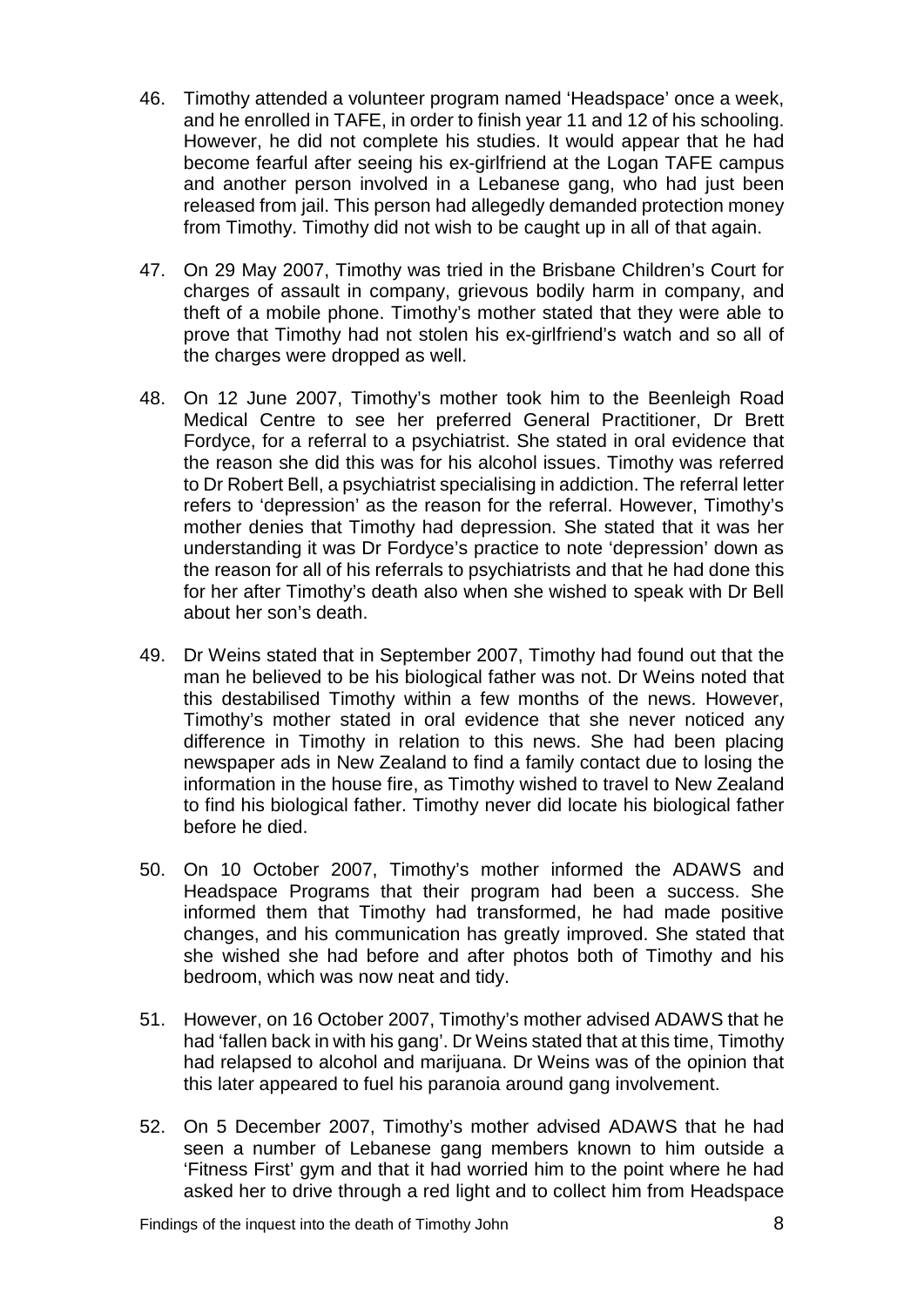earlier than usual. The gang members were allegedly brothers of Timothy's ex-girlfriend who were drug dealers.

- 53. On 5 August 2008, Timothy reported to the Headspace program in a 'disguise'. It was noted that he had long hair under a cap and sunglasses. He informed the staff that he did not wish to be recognised by old gang members. Timothy was noted as having presented with a faint smell of alcohol under his breath but he was not intoxicated. In oral evidence, Timothy's mother questioned the accuracy of the Headspace notes because she does not remember Timothy ever having long hair or wearing sunglasses.
- 54. Timothy's mother also took exception to the term 'paranoia', which Dr Weins had used to partially describe her son's behaviour at the time. In her view, Timothy's fears around gang involvement were genuine and real. She had also been personally subjected to threats by these people, so she knew they were real. This would appear to be correct. Timothy could perhaps more accurately be described at the time as 'anxious'.
- 55. In 2009, Timothy moved to Adelaide. Whilst in Adelaide he was charged by police with assault and other related offences. He later returned to live with his mother in Brisbane.
- 56. On 22 March 2010, Timothy went in to the Beenleigh Road Medical Centre to see a General Practitioner, Dr James King. The medical notes indicate that Timothy was diagnosed with Chronic Bronchitis and Urticaria (hives). Timothy advised Dr King at that time that he had stopped smoking.
- 57. On 25 March 2010, Timothy's mother took him in to see another General Practitioner, Dr Robert Fordyce. The reason for the visit is recorded in Dr Fordyce's notes as 'PTSD'. Timothy was referred once again to his psychiatrist, Dr Robert Bell. The referral letter states that the reason for referral was 'depression'. Dr Fordyce also wrote a letter for Timothy indicating that he required distance education due to a medical condition. Timothy's mother stated that the medical condition being referred to was 'anxiety'. As before, Timothy's mother denies that Timothy was suffering from depression. She explained in oral evidence that this was just Dr Fordyce's general practice. She stated that the reason for the referral to Dr Bell was to obtain a report for the purposes of Timothy's upcoming court proceedings.
- 58. Timothy saw Dr Bell on six occasions in 2010. Dr Bell stated that although he had previously diagnosed Timothy with a 'major depressive disorder', he was at that time of the opinion that Timothy's ongoing problem was more one of anxiety. He stated that Timothy did not require medication. His treatment was more focused around therapy and support.
- 59. Timothy's mother stated in oral evidence that although she never went in with Timothy to his appointments with Dr Bell, she had been advised by Dr Bell that he was treating Timothy for addiction, not depression or a major depression disorder. She was, however, aware that Timothy had anxiety. She was under the impression that Timothy had initially been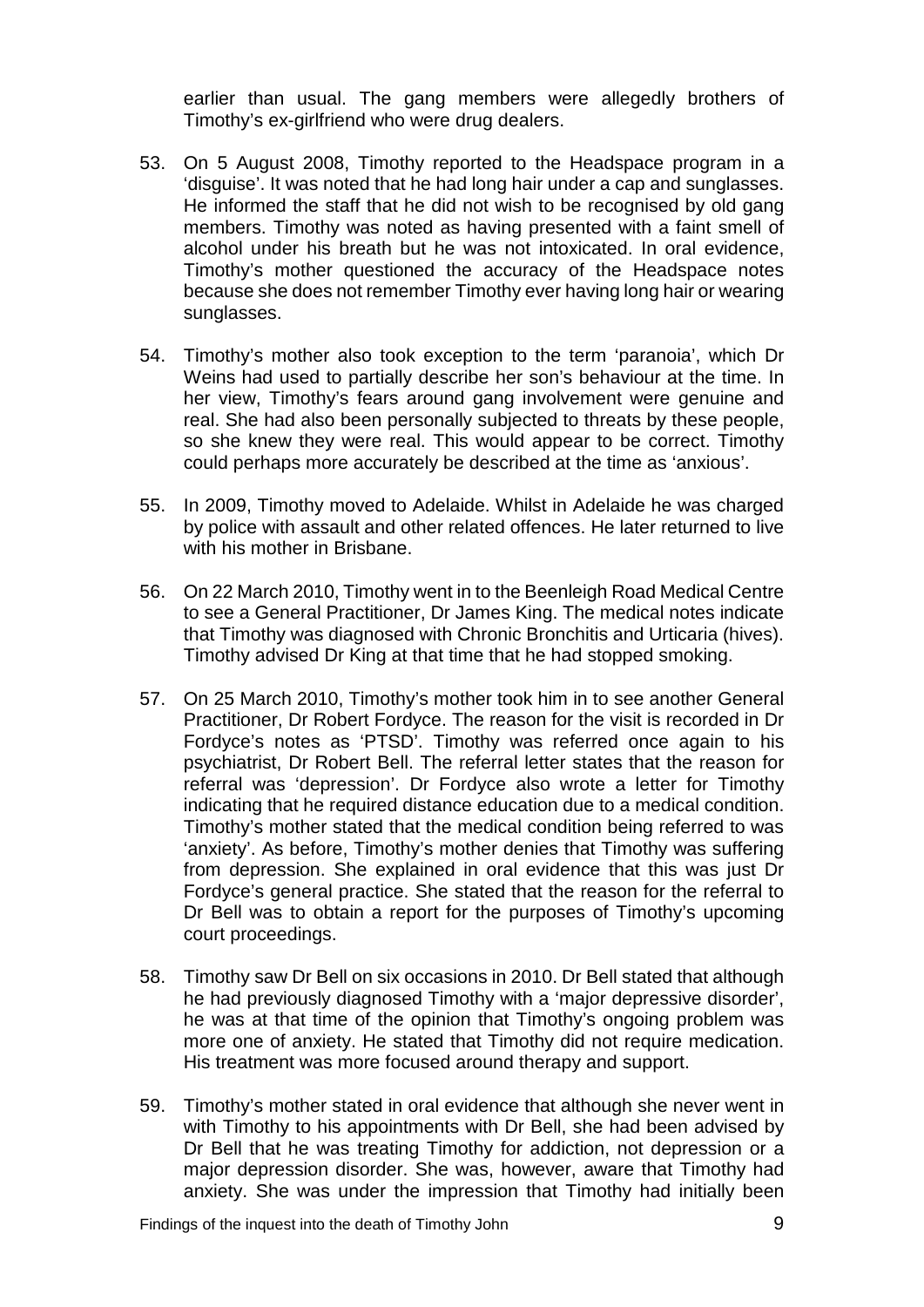given antidepressant medication for his anxiety but that he was taken off the medication because he couldn't get his thoughts together and the medication made him stutter.

- 60. From August 2010 to February 2012, Timothy undertook his schooling via distance education. He attended classes once a week and his progress was monitored by a family friend. Timothy's mother advised that he did end up completing year 11, but not year 12. He also obtained a certificate 1 in Information Technology.
- 61. From February until Christmas 2012, Timothy commenced helping his mother with volunteer work at a political party. During the other two days that his mother would volunteer, they would go out together for lunch and a drive. Timothy's mother stated that she did not notice any concerns regarding Timothy's mood or behaviour during this time. He was quite happy.
- 62. At the end of 2011, Timothy moved out of his mother's house and into his brother's house in Runcorn. It was around this time that Timothy's mother first became aware that Timothy had been smoking. This is because he had fainted one day whilst using Nicorette spray. He never used the spray again. Timothy's mother is of the understanding that Timothy first started with the aid of Nicorette patches, then gum, then spray. However, she seemed confused as to the order, during her oral evidence. In any event, it would appear that Timothy had tried a number of things to reduce his smoking. He successfully reduced his smoking down from around a packet a day to around seven cigarettes a day.
- 63. Sometime in 2012, Timothy changed his last name by deed poll. Timothy's mother stated that he did this because he was embarrassed about his (non-biological) father. She alleges that on one occasion, Timothy's father had asked him to pretend that he was his older brother and had been driving, so that his father didn't get booked for drink driving. She also alleges that Timothy had been asked by his father to steal things from a bike shop where they had worked together.
- 64. In early September 2012, Timothy attempted to move back to Adelaide because he wanted to be more independent. However, he was only in Adelaide for two days, before he flew back to Brisbane. Timothy's mother has advised that whilst in Adelaide, Timothy reported details of his previous gang association to the Australian Federal Police and to Centrelink. He provided evidence of the gang structure and the people involved. The next evening, Timothy phoned his mother and told her that he thought that someone was coming to get him. His mother advised him to call the police, so he did. When the police arrived, they asked him if he had anything in his possession that he shouldn't have and he told them he had two knives under his mattress. Timothy's mother explained in oral evidence that she was actually with Timothy when he had earlier purchased the knives in Sydney. They were not typical knives. They were a set of two and he was interested in them. Timothy spent the night in prison in Adelaide.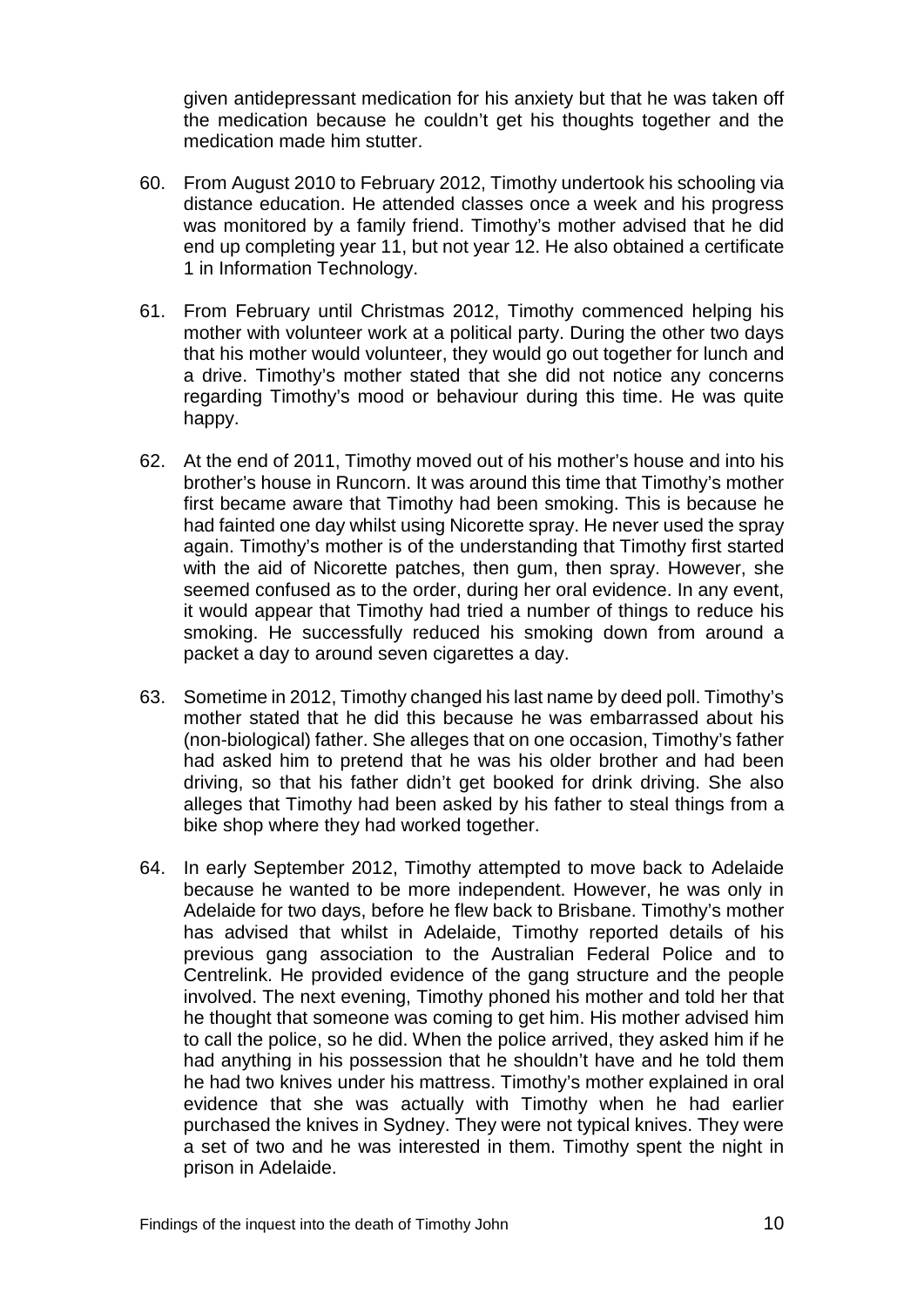- 65. Upon his return to Brisbane, Timothy told his mother that whilst he in Adelaide overnight, he got drunk and someone injected him with amphetamines. Timothy's mother believed him because she saw a large lump on his arm and she was of the belief that the direction and location of the needle mark indicated that he would not have injected himself.
- 66. On 22 September 2012, Timothy's mother took Timothy in to the Beenleigh Road Medical Centre to see a General Practitioner, Dr Suong Hoang. The medical notes indicate that the reason for the visit was that Timothy's mother had found him after he had fallen off a two-metre balcony whilst intoxicated the night before. Timothy could not remember what had happened and he was not sure whether he had lost consciousness.
- 67. On 26 September 2012, Timothy's mother took him in to the Beenleigh Road Medical Centre to see a General Practitioner, Dr Oliver Yang. This was the first time that Dr Yang saw Timothy but he later became Timothy's preferred doctor. Dr Yang referred Timothy to his psychiatrist, Dr Bell. In the referral letter, Dr Yang stated that the reason for the referral was regarding the diagnosis and management of "mixed depression, anxiety and drug abuse". Timothy's mother stated that she asked for the referral due to Timothy's issues with anxiety, alcohol, and drugs (referring to the Adelaide incident only). She denied that Timothy had depression.
- 68. On 28 September 2012, Timothy once again began seeing his psychiatrist, Dr Bell. Dr Bell stated that Timothy advised him that he had moved back to Adelaide in an attempt to start a new life but he "started using both amphetamines and cannabis on a regular basis". He was also facing criminal charges. He had returned to Brisbane to live with his mother to address his problems. In oral evidence, it was clear that Timothy's mother was not aware of the true nature of Timothy's drug use, as reported by Timothy to Dr Bell. She questioned how Timothy could have been regularly using amphetamines and cannabis in Adelaide if he was only there for two days. However, it would appear that his drug usage was not just confined to his time in Adelaide and Timothy's mother was perhaps somewhat naive as to the true extent of Timothy's drug abuse.
- 69. On 6 March 2013, Timothy again went into the Beenleigh Road Medical Centre and saw Dr Yang, but this time in relation to his blood results. The results indicated that he had an abnormal liver function. According to Dr Yang's notes, Timothy reported to him that he had used a lot of drugs such as Amphetamines and Cocaine but the last time he used drugs was in September 2012.
- 70. On 14 October 2012, Dr Bell admitted Timothy to the Belmont Private Hospital to undertake an intensive Cognitive Behaviour Therapy. The reason was to help address Timothy's drug use issues, as well as his underlying and long-standing anxiety symptoms. By this time, Timothy was 21 years of age. He attended the program for three weeks.
- 71. Upon admission to the Belmont Private Hospital, the medical notes indicate that Timothy advised a Registered Nurse that four to five years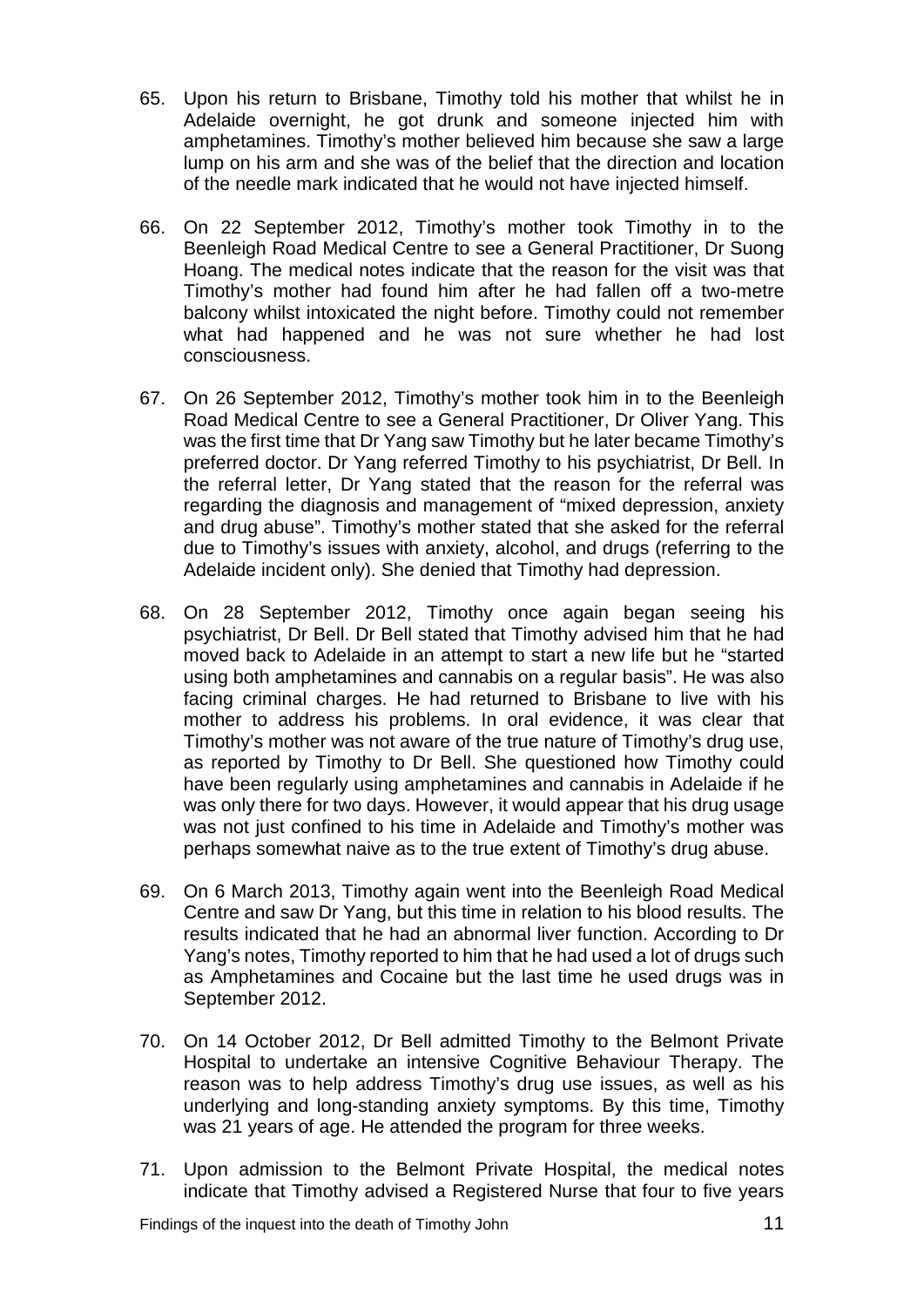earlier, he had attempted to overdose on panadol because "life was really bad". This is confirmed by Timothy's response in his pre-admission documentation dated 1 October 2012, where he indicated that he had previously attempted suicide and that he "tried to kill himself by taking heaps of pills". Timothy was assessed by the nurse as seeing self-harm as an "act of self-soothing". However, he advised that he had never done this in the past. When this information is interpreted in conjunction with the autobiography that Timothy wrote whilst in ADAWS, it seems clear that the trigger for these thoughts and possible suicide attempt was the house fire, his anxiety, and his abuse of alcohol and illicit drugs.

- 72. Timothy's mother stated in oral evidence that she did not know anything about her son's past suicide attempt and she had never noticed any marks or indication that Timothy was self-harming (other than the night before his death). She stated that Timothy was "very particular about the way he looked".
- 73. Timothy's Belmont Private Hospital admission notes provide a useful snapshot of how he was feeling at the time of admission. Timothy indicated that in the two weeks leading up to his admission, he was a nervous person all of the time, he felt down in the dumps and could not cheer up most of the time. He did not feel calm or peaceful at any time, he felt let down most of the time, he was a happy person a little of the time, and he felt tired most of the time. Timothy rated his feelings as follows: he felt scared without any good reason, he felt he was using a lot of nervous energy, he felt down hearted and blue, he found it hard to wind down, he was in a state of nervous tension, and he found it difficult to relax.
- 74. Timothy's mother stated in oral evidence that from her perspective, Timothy could have had these feelings going into the Belmont hospital program because he was going into the program against his will. She explained that although he was 21 years of age, he was still living with her at the time, and she wanted him to do the program. "There was no choice".
- 75. On 2 November 2012, upon discharge from the Belmont Private Hospital program, Timothy again rated his feelings. The majority of his scores were markedly lower than on admission. According to the Cognitive Behavioural Therapy Program Self-Assessment, Timothy had reduced his anxiety levels from 'extreme severe anxiety' to 'moderate anxiety'; his depression levels from 'severe depression' to 'mild depression'; and his stress levels from 'moderate stress' to 'mild stress'.
- 76. Dr Bell stated that Timothy had an unremarkable stay in hospital and felt a great deal of benefit from the program. The discharge plan was for Timothy to follow up in Dr Bell's rooms. However, Timothy did not attend any of his appointments with Dr Bell after discharge.
- 77. Timothy's mother stated that after the Belmont Hospital program, it was "like someone had waved a magic wand over him". He wasn't drinking (except a limited amount on social occasions), he had quit drugs, and he had cut down on his smoking. Timothy went back to volunteer work with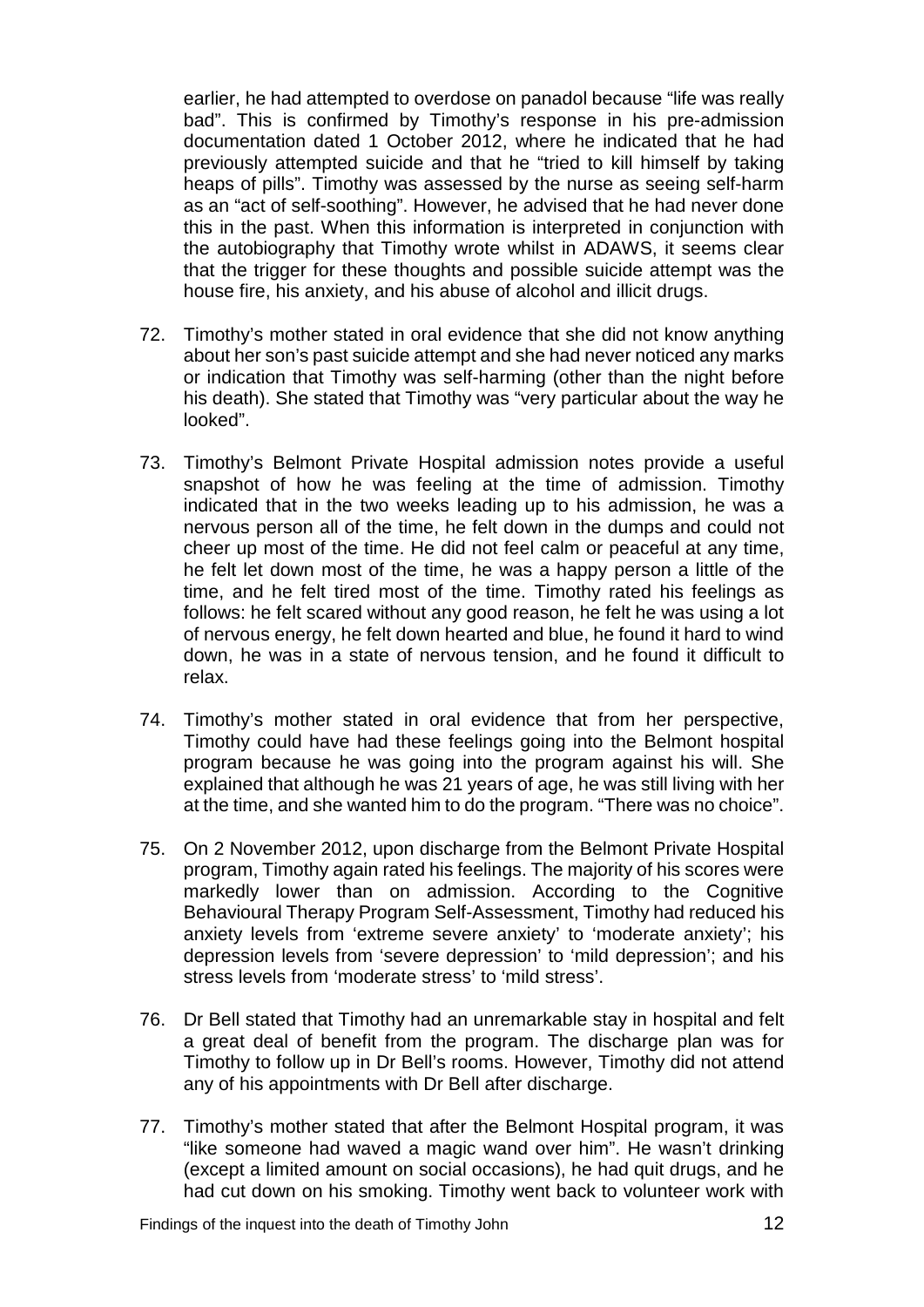her at the political party and was working really well. He started going to church with her every Sunday. He was no longer 'drifting'. He had goals, which included a fixation on getting a job, and to get some stability again in his life.

78. Timothy's mother's evidence about Timothy's determination is supported by a letter that Timothy gave to her for Christmas in 2012. Timothy wrote:

*Mum*

*I love you more than anybody else. You truly are the best Mum in the world. I have been a disappointment and a bastard the last couple of years; and what [unreadable] me the most; is the fact that I've [unreadable] you so much. I can't afford to give you a worth while present this year so instead I'm going to give you a promise. I promise you Mum, that this year I will fix my life and do you proud. I promise you Mum that I will try my best to be a good son and not some wanna be crook. I love you Mum.*

- 79. On 18 January 2013, Timothy's mother took him in to the Beenleigh Road Medical Centre to see Dr Yang. The purpose of the visit was to address Timothy's dust mite allergy so that he could get a job. Dr Yang put Timothy onto a desensitization treatment program, which began on 30 January 2013, and required Timothy to come in once per week for injections.
- 80. Later on 18 January 2013, Timothy binge drank (according to information he provided to Dr Yang on 6 March 2013). Timothy advised Dr Yang on 6 March 2013 that this was the last time he binge drank. Timothy's mother confirmed this in oral evidence. She explained that this occasion was an exception because it was her birthday and they were celebrating on the night in question.

# <span id="page-14-0"></span>**Timothy's commencement of Champix**

- 81. On 3 April 2013, Timothy saw Dr Yang in relation to his weekly desensitisation treatment.
- 82. Timothy's mother stated in oral evidence that she did not go into the Beenleigh Road Medical Centre but they discussed his appointment afterwards. Her recollection is that Timothy had told her that Dr Yang had discussed with him how the desensitisation treatment was going and asked him whether there was anything else he was having troubles with. Timothy told his mother that he felt like he had to say something so he informed Dr Yang that he was having difficulty giving up smoking. Timothy advised his mother that Dr Yang told him that he had medication for that but he had to get permission to give it to him and to come back the next week and he would give it to him.
- 83. There is no mention in Dr Yang's notes on 3 April 2013 about Champix or Timothy's desire to quit smoking. Dr Yang stated in oral evidence that he didn't think the discussion occurred at this time because it is not his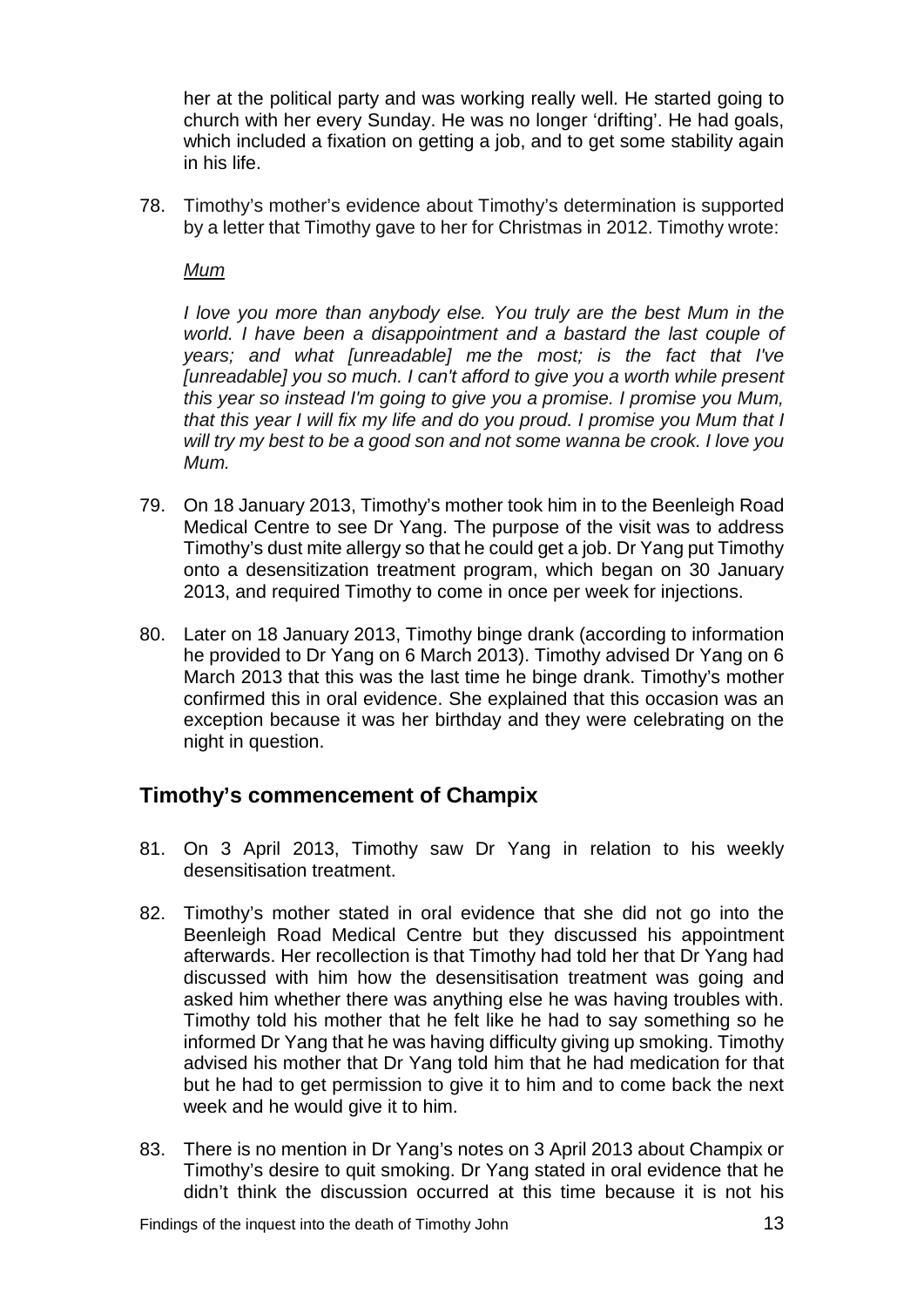practice to advise patients about Champix and then prescribe it one week later. He usually prescribes Champix on the same day as the consultation as it only takes him a few minutes to phone for approval before prescribing the drug.

- 84. It is possible that a discussion about quitting smoking between Dr Yang and Timothy began on 3 April 2013 but nothing really turns on this evidence. It is clear that Timothy was motivated to quit smoking by 10 April 2013. He had tried other drugs such as Nicorette gum and spray, with some success. He had reduced his smoking from approximately 20 cigarettes a day to seven cigarettes a day whilst on the Nicorette spray. However, he had not able to reduce his smoking to zero and he experienced an episode of fainting when taking the Nicorette spray. He was seeking an alternative solution to help quit smoking entirely.
- 85. On 10 April 2013, Timothy saw Dr Yang again. Dr Yang's notes for that appointment are as follows:

*Surgery consultation recorded by Dr Oliver Yang on 10/04/2013*

*1 desensitization 2. asks for champix never took Champix before he told me that he still has anxiety but not suicidal or homicidal lives with his brother who doese (sic) not smoke*

*I explained that Champix may make his psychiatric symptos (sic) worse, and he needs to cease the medication and see a doctor if this is the case*

*The patient expressed his understanding of this* 

*Diagnosis: Smoking cessation*

*Reason for visit: Smoking cessation*

*Actions: Prescription printed: Champix Starter pack 0.5mg x 11; 1mg x 42 Tablet(Varenicline) 1 As directed*

- 86. Dr Yang has provided an explanation of this appointment on four occasions: in a letter to the Health Quality and Complaints Commission (in response to a complaint made by Timothy's mother) dated 5 February 2014; in a letter to the State Coroner (responding to a request for information) dated 22 January 2015; in a self initiated statement to me dated 14 November 2016; and in oral evidence at the inquest on 21 November 2016.
- 87. In his letter to the Health Quality and Complaints Commission and his first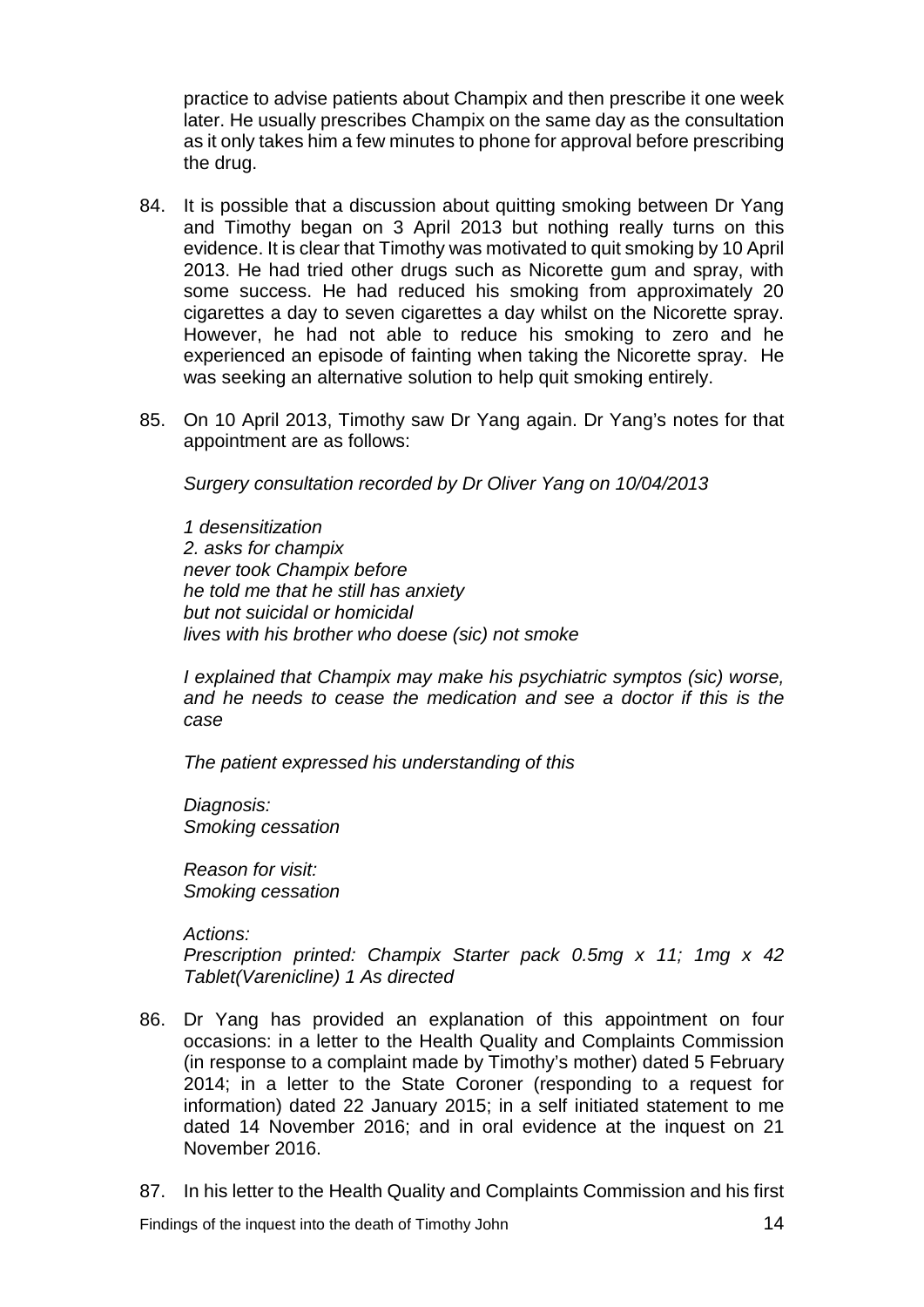statement to the State Coroner, Dr Yang provided the same summary of the care he provided. He stated as follows:

- a. On 10 April 2013, Timothy requested a script for Champix, having expressed his desire to quit smoking;
- b. Timothy stated that he had a diagnosis of PTSD for a number of years;
- c. Despite the diagnosis of PTSD, there were no details in relation to the diagnosis or management on his file;
- d. Timothy had not been prescribed Champix in the past;
- e. Prior to prescribing the Champix to Timothy, Dr Yang indicated that the medication may have an adverse effect on his mood and behavior and may increase the likelihood of mental illness;
- f. Timothy indicated on questioning that he had no suicidal thoughts or ideation. He lived with his brother and did not live alone;
- g. Dr Yang discussed with Timothy options for smoking cessation and the requirement to undertake smoking cessation counseling;
- h. As Champix was not contraindicated in Timothy's circumstances, Dr Yang prescribed the medication; and
- i. Dr Yang advised Timothy of the potential adverse effects and indicated that if he experienced any adverse effects such as mood changes, he was to cease the medication and present for review. Timothy acknowledged these instructions and understood the side effects and directions.
- 88. In his statement to me, Dr Yang advised that he only had a limited recollection of the particular consultation. He had therefore reviewed Timothy's medical records held by the Beenleigh Road Medical Centre in order to provide an additional statement. Dr Yang provided the following additional information of relevance:
	- a. Dr Yang first saw Timothy on 26 September 2012, when he provided a referral letter to a psychiatrist, Dr Robert Bell, for the management of Timothy's mixed depression, anxiety and drug use;
	- b. That whilst discussing Champix with Timothy on 10 April 2013, Dr Yang reviewed the Champix Product Information contained in 'MIMS Online'. MIMS Online is a comprehensive online reference tool that provides medical practitioners with a wide range of information relating to Australian medicines. He recalled that MIMS Online stated that Champix may have some adverse effects on the patient's mood and behavior and may exacerbate a patient's mental illness. However, it did not state that Champix was contraindicated for patients such as Timothy with a history of mental illness;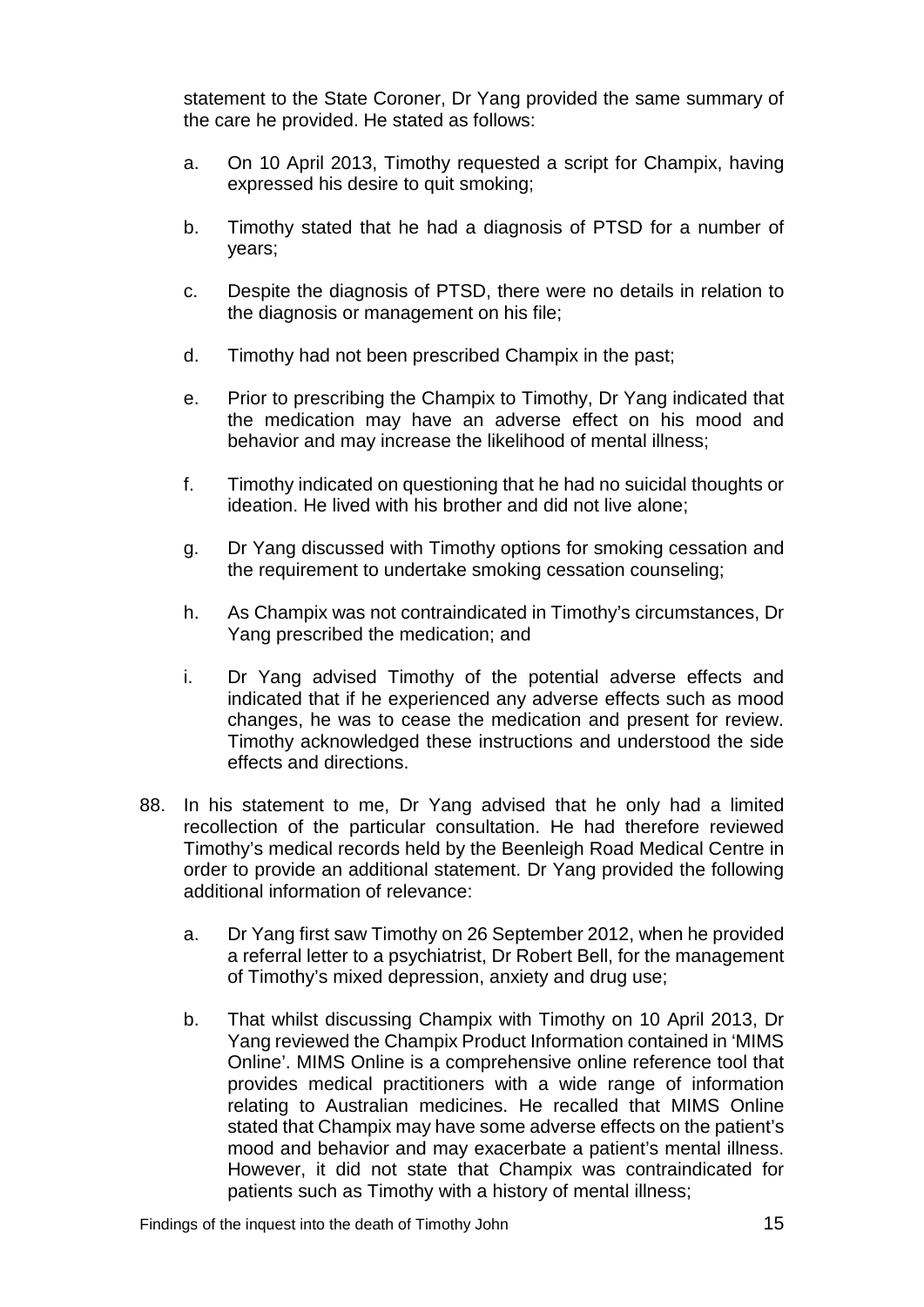- c. Given Timothy's history of depression and anxiety, Dr Yang was reluctant to prescribe Champix, as he was concerned about the potential adverse effects. He therefore questioned Timothy about his current mental health. Timothy advised that he suffered from anxiety. Timothy's records indicated a previous history of depression and anxiety; and
- d. Timothy appeared motivated to cease smoking and psychiatrically well at the time.
- 89. During oral evidence, Dr Yang provided further relevant information, as follows:
	- a. He had not read the 'Psychiatric Symptoms' section of the Champix Product Information, as reproduced in MIMS. This was due to time constraints. His usual practice was to read the contraindications *only*, to ask a patient about their medical history, and to review their medical records on the screen;
	- b. He could not remember whether he reviewed Timothy's medical records in relation to his mental health conditions prior to prescribing Timothy with Champix. He recalled that Dr Fordyce had mentioned to him that Timothy had been diagnosed with PTSD. He was also aware that Timothy had taken amphetamines in the past. He was not sure whether he would have referred to other letters from specialists within Timothy's medical record;
	- c. If he had seen Timothy's medical record indicating that Timothy had a prior history of depression, anxiety and drug abuse, it would not have made any difference to his decision to prescribe Timothy with Champix. This is because his understanding was that Timothy's mental state was stable and there were no recent suicidal attempts. He based this on Timothy's responses at the time, as well as his previous consultations with Timothy, where on the few occasions that he saw him, Timothy had been stable. Timothy rarely mentioned anything to him about mental problems;
	- d. He had prescribed Champix, on average, to around 10 patients per year. Usually the patients asked for Champix by name. Of those 10 patients, on average, around three to four patients would have preexisting mental health issues;
	- e. His usual practice was to recommend Champix as a first option to patients without mental illness. For patients with mental illness, he would recommend smoking cessation drugs like chewing gum or patches first, unless they specifically asked for Champix;
	- f. Despite his belief that Timothy's mental health was stable, Dr Yang was reluctant to prescribe Champix to Timothy because he was of the opinion that a patient with mental illness had a higher chance of adverse effects. However, Timothy specifically requested Champix;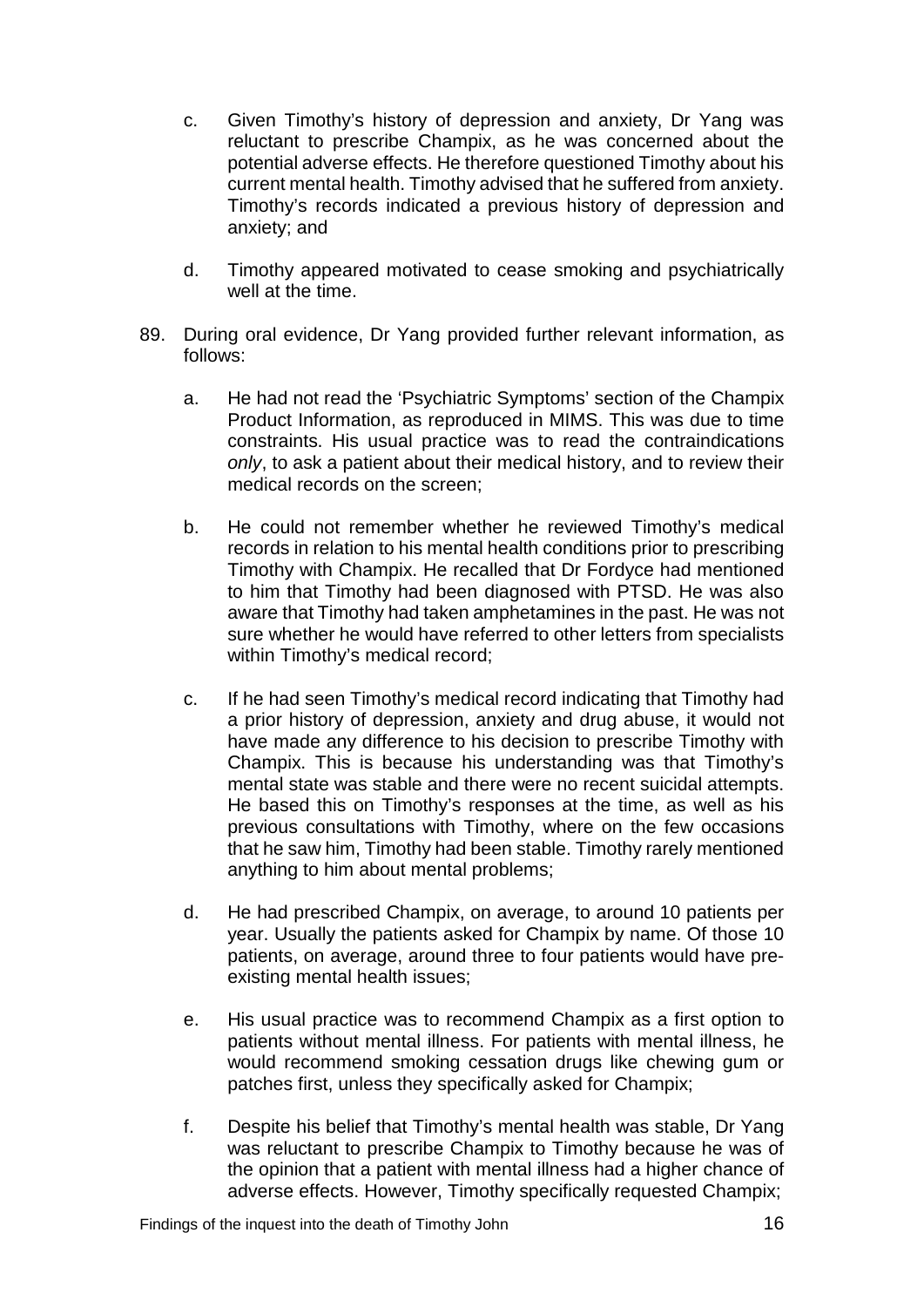- g. The reason he asked Timothy whether he was suicidal or homicidal was not because he had read about this in the Champix Product Information (as reproduced in MIMS). His questioning was based on his memory and training as to the questions he needed to ask patients before prescribing the drug;
- h. He was aware that a pre-condition for the prescription of Champix under the Pharmaceutical Benefits Scheme was that the patient had to enter into a 'comprehensive support or counseling program'. However, he considered that he had done this by providing his initial advice to Timothy about the possible adverse effects of the drug and to cease taking it and to see a doctor if he experienced any issues;
- i. As a result of not reading or familiarising himself with the direction in the Precautions section of the Champix Product Information (as reproduced in MIMS), Dr Yang was unaware of the need to:
	- 1. Alert Timothy's family to monitor him for neuropsychiatric symptoms; and
	- 2. Advise Timothy's family that Timothy should stop taking Champix and contact a doctor immediately in such circumstances.

Dr Yang could not recall whether he was aware that Timothy had a close relationship with his mother. He stated that he made enquiries as to whom Timothy was living with due to his mental health training. His understanding was that if a patient was living with someone else, it was usually safer for the patient;

- j. He assumed that the Champix Consumer Medicine Information, designed to provide important information to patients, was included in the Champix box. He was surprised and concerned to learn that patients had to either ask a pharmacist to print a copy out for them, or they would need to access the document on the Internet; and
- k. In terms of follow up, his usual practice was to either advise patients to come back two weeks after starting Champix, or two to three weeks before they finished the first pack. He expects patients to make the appointments themselves. He did not make a follow up appointment for Timothy and he accepted that he did not have a structured follow up plan or structured counseling/support regime in place for Timothy.
- 90. Timothy's mother stated that she waited for Timothy in the car whilst he attended the appointment with Dr Yang on 10 April 2013. After the appointment, Timothy gave her his script for Champix and said that Dr Yang had told him that he could see that Timothy had PTSD and an anxiety disorder and that the medication might increase his anxiety. Timothy and his mother both agreed that Timothy wasn't experiencing any anxiety at the time and they weren't worried about this. Timothy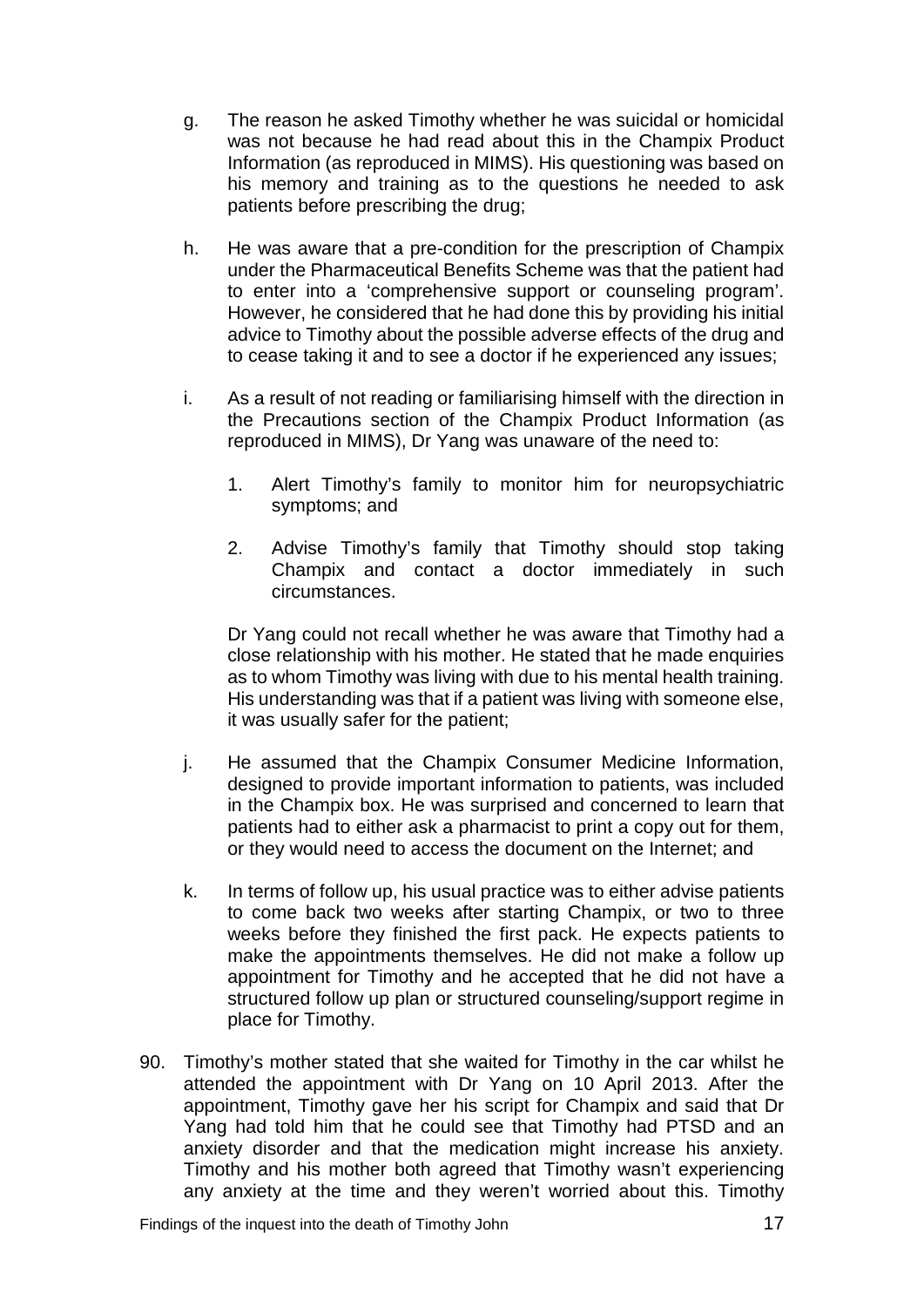made no mention that he could become suicidal. It would also appear that Timothy did not mention anything about the need to stop taking Champix in the event that his anxiety increased.

- 91. They later drove to the pharmacy and Timothy's mother went in to pick up the Champix whilst Timothy remained in the car. However, the pharmacist didn't have Champix on hand and had to order it in. Later that afternoon, Timothy's mother gave Timothy's brother, Peter, money to pay for the medication and Peter picked up the Champix from the pharmacy. Peter brought the Champix home and Timothy's mother asked him whether the pharmacist said anything about the medication to him. Peter advised that the person at the counter said nothing. Timothy's mother had a look at the box to see what it was all about. She did not open the box, nor did they know to get the Consumer Medicine Information leaflet from the Internet.
- 92. Timothy commenced taking his first tablet between 3:30 and 4:00pm on 10 April 2013. He continued to take a tablet each day in the afternoon / evening before bed.
- 93. On 14 April 2013, day five of the medication regime, Timothy commenced taking two tablets of Champix a day (as required). He took one tablet in the morning when he woke up and one tablet before going to bed.
- 94. The first sign of Timothy exhibiting unusual behaviour, in hindsight, was on 15 April 2013, day 6 of the Champix medication regime. Timothy and his brother, Peter, went to their mother's house to get some tape so that Timothy could tape his door, due to Timothy's concern that someone might come into his room. Timothy did not feel safe. They found some duct tape at their mother's house and they went home.
- 95. Timothy's mother stated that at the time, this did not seem strange to her. Although Timothy's condition had been stable since the Belmont Private Hospital program, she had been used to dealing with Timothy's past anxiety and Timothy had told her that his anxiety might increase with the Champix. She made the point she had dealt with much worse than that before.
- 96. The next day, on 16 April 2013 at about 5:30pm, day 7 of the Champix medication regime, Timothy's mother received a phone call from Timothy's brother, Peter. Whilst Peter was on the phone, Timothy punched the chest of drawers beside the phone and broke it. Peter told her that Timothy was angry, so she spoke with Timothy and asked him to come over to her house. They went over to her house and she cooked them some dinner. Timothy and Peter spent the night at their mother's house.
- 97. After dinner, Timothy's mother had a shower and retired to her bedroom for the night. Peter later knocked on his mother's door and nodded his head in the direction of Timothy's room. Timothy was sitting on a cushion on the floor at his bedroom door, with an electric chainsaw that he had retrieved from the garage. The electric chainsaw was sitting in Timothy's lap and plugged in.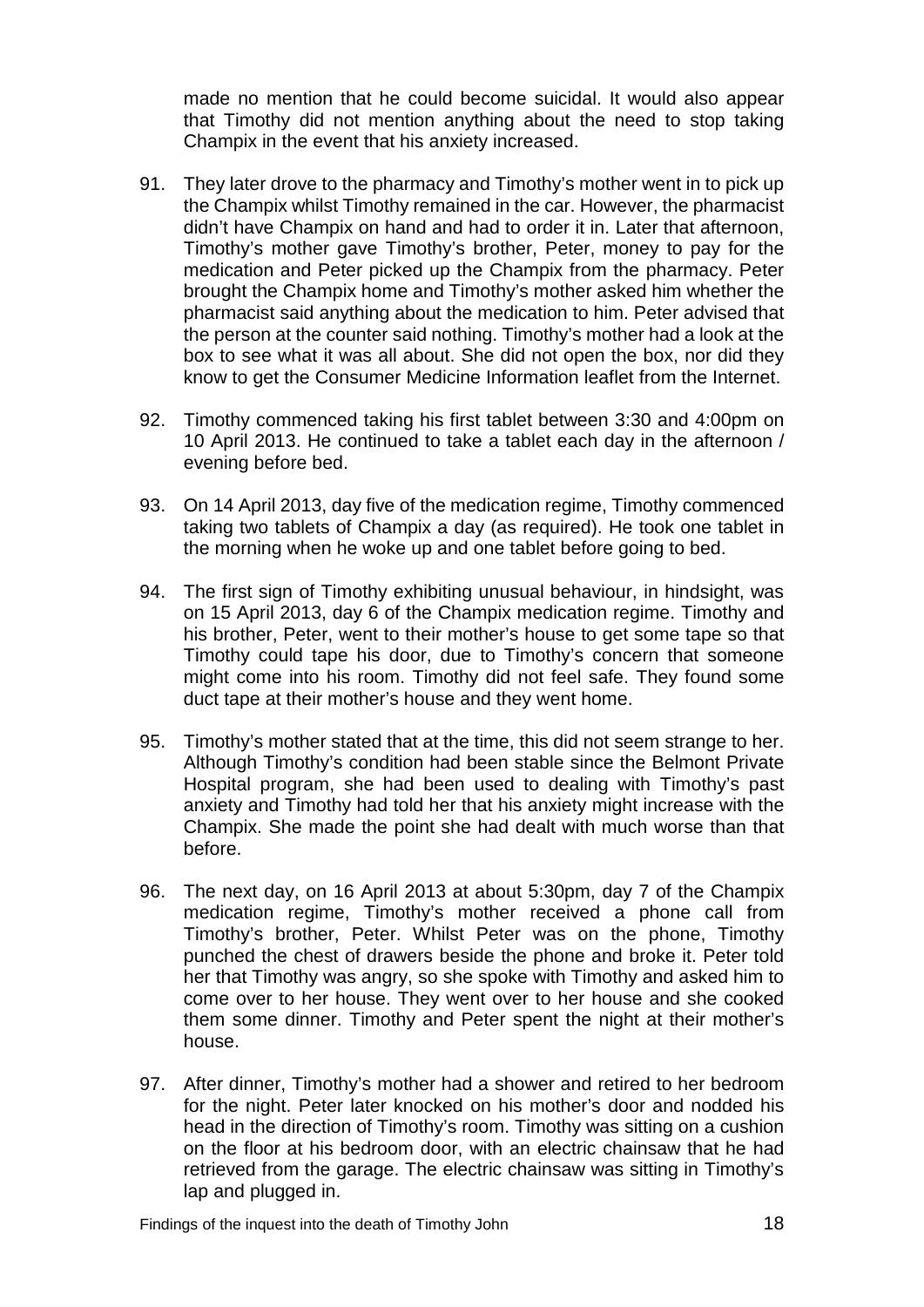- 98. Timothy's mother asked him what was happening. Timothy said that people were coming to get him. Timothy's mother reassured him that no one was coming to get him, but if they were, she would protect him. She sat down behind him, unplugged the chainsaw and put it down on the floor in front of Timothy. She wrapped her arms around Timothy and stroked him, whilst reassuring him that she would keep him safe. Timothy was tensing his muscles and kept saying: "they're coming to get me. Mum help me."
- 99. Timothy's mother stated that she thought about calling the ambulance but knew that Timothy would react adversely to strangers (based on her previous experiences of Timothy's anxiety around strangers and new situations, after their family home had burnt down in 2006). She was concerned that if Timothy was frightened, he might lash out at the ambulance officers. She asked Timothy whether he wanted her to call a doctor for him but he said no. She just held him for hours. At about 3:00am on 17 April 2013, Timothy relaxed his body and became very calm. Timothy's mother went back to her bedroom.
- 100. Timothy's mother explained in oral evidence that the chain saw incident was "off the scale" compared to anything that Timothy had ever done before. However, she was expecting that his anxiety would increase with the Champix due to their earlier discussion and she considered that this was the "bottom line" in terms of the effect Champix would have on him and that he would improve from there.
- 101. At about 6:00am on 17 April 2013, day 8 of the Champix medication regime, Timothy's mother made him some breakfast. She later drove him back to his house, so that he could change his clothes and she could take him to the Beenleigh Road Medical Centre for his desensitisation injections.
- 102. Timothy was wearing a singlet top during the drive to his house, and his mother noticed that he had some red welts on his left arm. The welts were from his wrist up to around his shoulder area. She was concerned about the welts because they appeared different to the rashes he would get from his dust mite allergy. She asked him about the welts and Timothy told her that he had been picking at his arm. Whilst Timothy's mother was concerned about this, she did not suspect that he was suicidal. She explained in oral evidence that this was because Timothy was otherwise calm and he was no longer worried that someone was going to come and get him.
- 103. Timothy got changed into a long sleeve shirt at his house and they drove to the Beenleigh Road Medical Centre for his appointment at about 9:00am. Timothy's mother explained that although she did not go in with him for his appointment and was concerned about the red welts, she was comforted by the fact that she knew that Timothy would have to remove his shirt for his desensitisation injections. She was therefore of the belief that this issue would be raised with Timothy's doctor.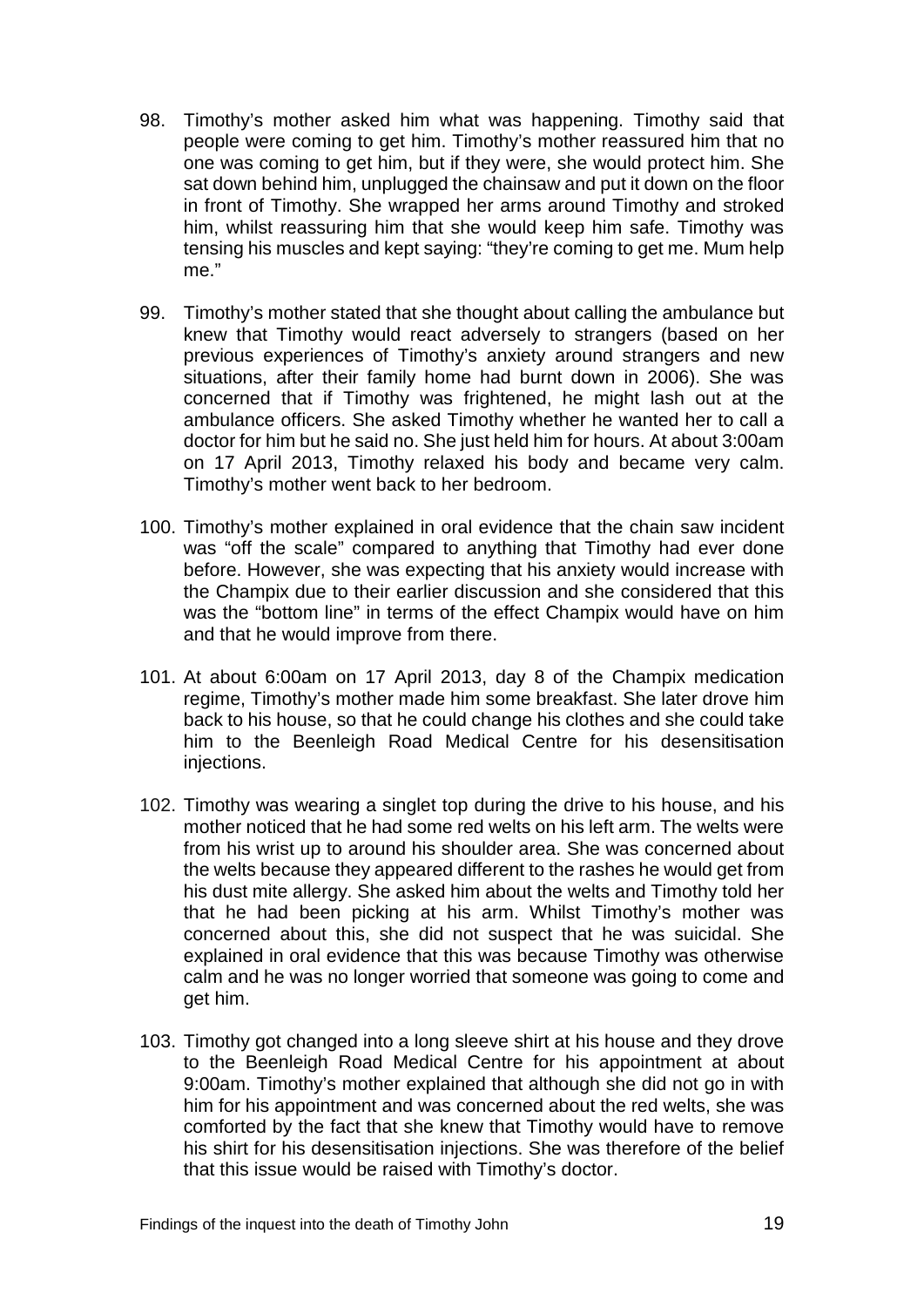- 104. Timothy's mother stated that before Timothy went in for his appointment, she told him that he "had to see the doctor". She said this because she was aware from previous occasions that although an appointment was always made with the doctor for the desensitisation injections, sometimes he would only see the nurse.
- 105. Timothy's medical record for his consultations at the Beenleigh Road Medical Centre on 17 April 2013 are as follows:

*Surgery consultation recorded by Dr Oliver Yang on 17/04/2013 Desensitization injection*

*Reason for visit: Desensitization injection*

*Surgery consultation recorded by Sr N on 17/04/2013 Desensitization injection*

*Reason for visit: 0.8ml s/c desensitization given*

- 106. Dr Yang stated in his letter and first statement to the State Coroner that he saw Timothy on 17 April 2013 for desensitization injections after having started the Champix. He stated that Timothy did not say anything about his mental health status. He presented normally, with no apparent signs of stress.
- 107. In his statement to me, Dr Yang added that his consultation with Timothy on 17 April 2013 was brief. He did not discuss Champix with Timothy. However, if Timothy had raised any concerns or issues about his mental health, he would have made a note in his medical records about that fact and otherwise dealt with the issue further.
- 108. In oral evidence, Dr Yang stated that:
	- a. He wasn't quite sure why, in the context of having concerns a week earlier about prescribing Champix to Timothy with a mental illness, that he didn't ask him how he was going with the Champix on 17 April 2013; and
	- b. He thought that maybe this was because he had asked Timothy to see a doctor if he felt unwell. However, he acknowledged that he could have elicited information from Timothy as to how he was progressing and that usually a doctor would not just rely on a patient to tell them how they are.
- 109. Timothy's mother stated that she waited in the car for Timothy whilst he attended his appointment for around  $15 - 20$  minutes before Timothy returned. When Timothy returned to the car, her first question to him was whether he saw the doctor and he advised her that he had not. She got out of the car and went into the Beenleigh Road Medical Centre (with Timothy following behind her) to ask if he could see a doctor. She stated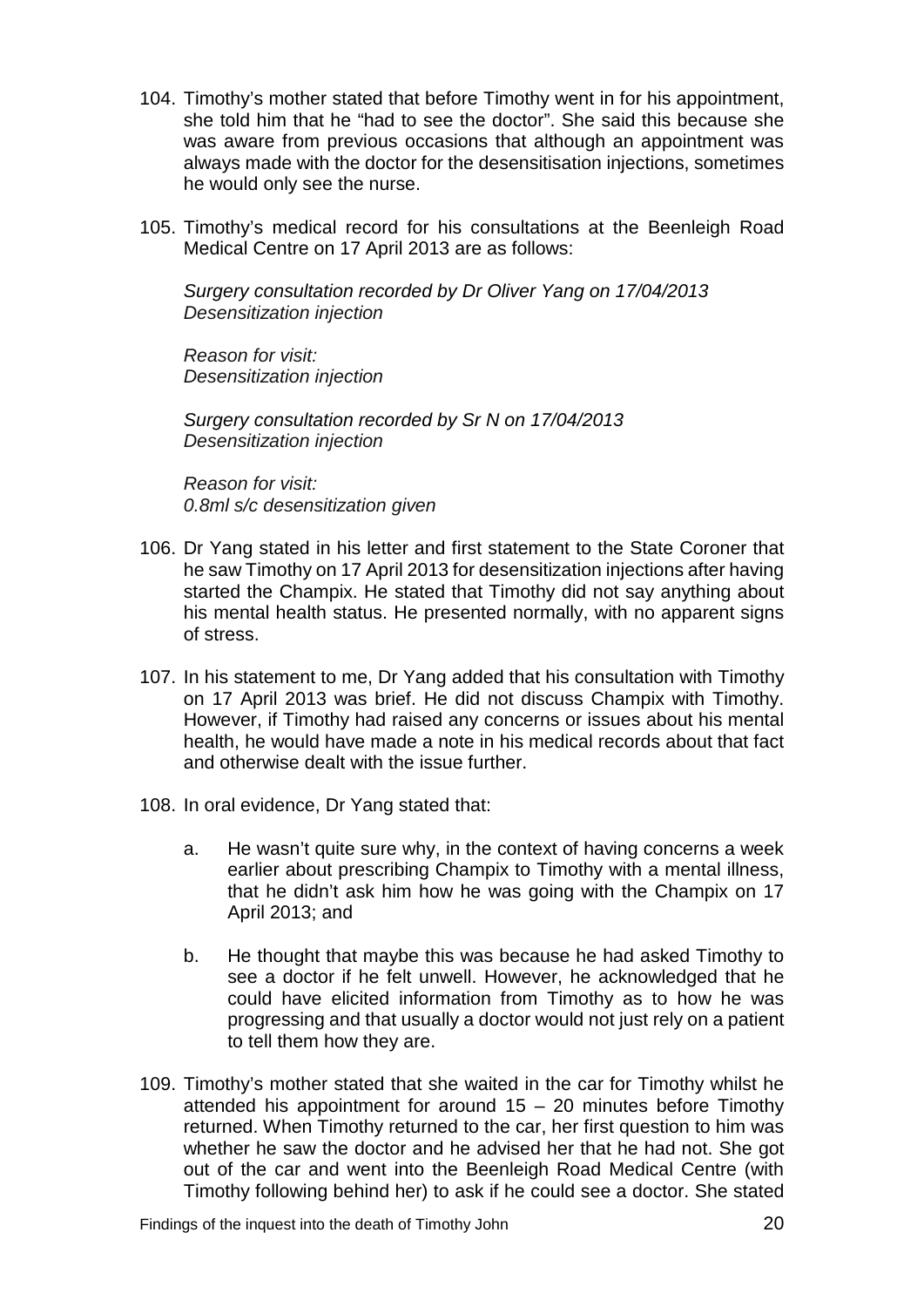that she spoke to one of the three receptionists that were there. She could not recall the receptionist's name but it was the "older lady with dark hair". She stated that she advised the receptionist that she would like to see Dr Yang. However, she was informed that she couldn't because Dr Yang was fully booked. She then said to the receptionist that it was "urgent", but did not say why. Timothy's mother explained that she did not consider enquiring as to whether another doctor at the Medical Centre was available because she had some bad experiences with other doctors at the surgery in the past and that she and Timothy trusted Dr Yang. She didn't consider making an appointment for the next day either because she figured that she would look after Timothy during the day and then reassess how we was after that. Although she was concerned about Timothy, there was no urgency in her mind at the time because his behaviour from the night before had ceased and she was at no stage aware that Timothy was suicidal.

- 110. Timothy may well have advised his mother that he did not see a doctor on 17 April 2013. This was possibly because the consultation he did have with Dr Yang was only brief and there was no discussion about how he was tracking with the Champix. However, it is clear that there was in fact a brief consultation with Dr Yang.
- 111. During cross examination by Dr Yang's legal representative, Timothy's mother stated that she thinks she also asked for Dr Fordyce when she went into the Beenleigh Road Medical Centre and was told that Dr Yang was not available. This is because Dr Fordyce was her doctor of choice and she also trusted him. She thinks that she was told that Dr Fordyce was fully booked too. She conceded to perhaps not using the word "urgent" when requesting the doctor's appointment because at that stage she was not concerned that Timothy was suicidal. Timothy's mother was also questioned about why she had never mentioned that she went back into the Medical Centre to ask to see Dr Yang until her statement prior to the inquest. Timothy's mother explained that her statement was a summary of events and although it took her three days to make the statement, with the assistance of a Coronial Support Unit Police Officer, she found the whole process very difficult emotionally and the statement did not mention everything that was discussed, or all of the events.
- 112. Nothing really turns on this aspect of the evidence. Even if Timothy's mother did ask for a doctor's appointment, it is clear that she did not explain the reason for the appointment and that she was not at that stage concerned that Timothy was suicidal. Had she have been concerned that Timothy was suicidal and explained the reason for her concern to the receptionist and still not been granted a doctor's appointment, it would have been a different story.
- 113. Following the inquest hearing, I directed the police to take a statement from Senior Registered Nurse (Sr) N in relation to her consultation with Timothy on 17 April 2013. Ms N provided a statement dated 29 December 2016.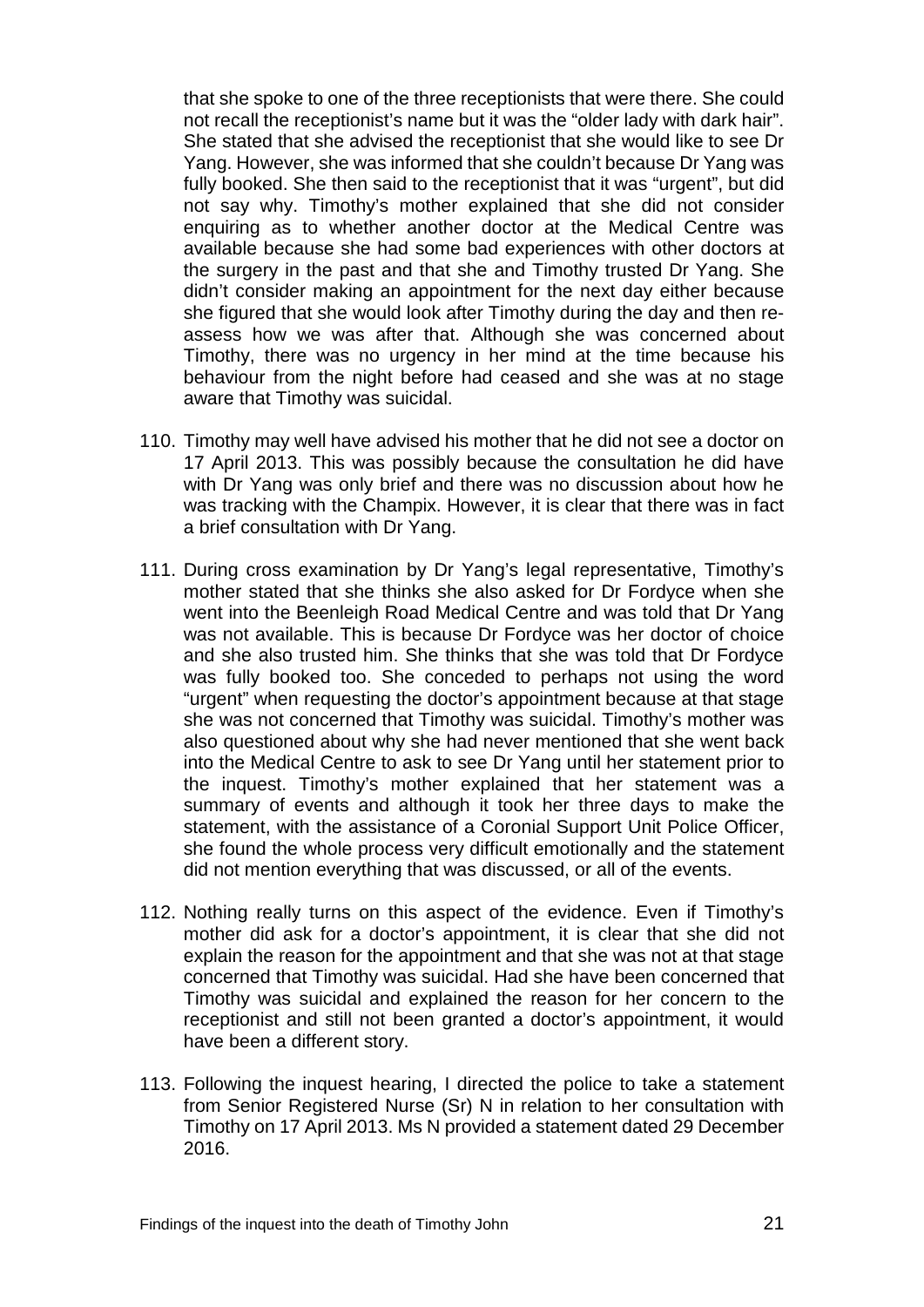- 114. Ms N stated that she did not recall all the details of her consultation with Timothy on 17 April 2013 but she did recall certain things from the day. She believed that Timothy would have seen Dr Yang prior to her attending the treatment room where she would have prepared whatever injection was required on the day. From memory, Timothy was having a desensitization injection. After every injection, the patient was required to stay and be monitored for 30 minutes.
- 115. Ms N did not recall what Timothy was wearing on the day, however, if he had been wearing a long sleeve shirt, her process for the injection would have been to have him undo a couple of the top buttons and pop the shirt off the top of the shoulder. She does not recall which arm the injection was in but she would usually just ask the patient which arm they wanted the injection in.
- 116. Ms N stated that she did not observe any markings or injuries to Timothy's arms. Had he been wearing a short sleeve shirt and she did notice injuries, she would have spoken to Timothy and then sent him back in to see the doctor. She recalled that on the day Timothy was a quiet patient but nothing that would make her believe there was a problem or any cause for alarm.
- 117. It was revealed during the my enquiries that Ms N was dismissed from the Beenleigh Road Medical Centre 11 months after Timothy's death, although Ms N did not mention this in her statement. The Beenleigh Road Medical Centre reluctantly disclosed two Incident Reports relevant to Ms N's dismissal although they claimed that they could not see how they were possibly relevant to the inquest. The first Incident Report contained an allegation that Ms N had recorded scores on a patient's chart in relation to a 'mini mental state examination' on 22 August 2013, yet Ms N had not asked the patient any questions in relation to the examination. The second Incident Report contained details of a patient complaint on 27 February 2014 about Ms N's clinical competence, demeanour, and professionalism. It should be stressed that these are untested allegations. However, the first Incident Report in particular does raise a concern about the reliability of Ms N's statement in relation to her consultation with Timothy on 17 April 2013.
- 118. Notwithstanding this concern, Ms N's evidence in relation to the procedure she would have followed when administering Timothy with the desensitisation injection, in the context of him possibly wearing a long sleeve shirt, is credible and consistent with general medical practice. It is likely that in those circumstances, Timothy would have sought to hide the red welts on his left arm from Ms N by offering his right arm for the injection. This could have possibly been because Timothy was embarrassed and/or not wanting to be quizzed by a nurse he did not have a close relationship with about potential self harm the night before.
- 119. Later on 17 April 2013, Timothy and his mother and brother went on a family drive to the Gold Coast, at Timothy's request. Timothy's mother stated that she drove and Timothy sat in the front seat, so that she could keep an eye on him. They went to see some prize homes (similar to the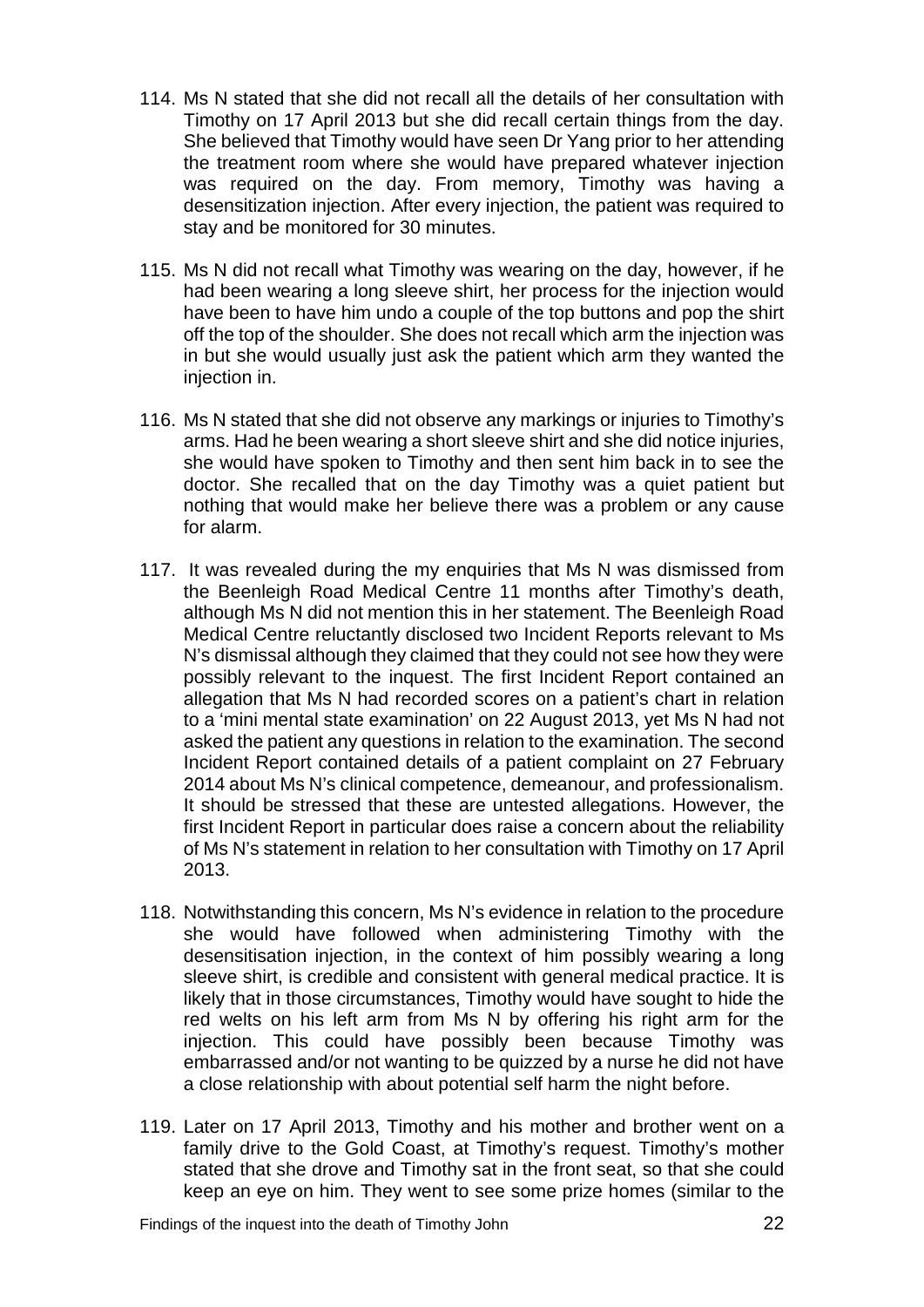one they had previously won through the RSL). Timothy commented that he would like to build a house in Pimpama and live there some day. They picked up some lunch and sat on the beach for a while. Timothy's mother and brother stated that Timothy seemed upbeat, even making a joke about a girl who had walked past them a few times.

- 120. Timothy then developed a headache, so they decided to drive home. On the way home, they stopped off at a pharmacy to buy some nurofen. Later during the drive, Timothy commented about a car he thought he had recognised from their drive to the coast. He thought the work van had the same number plate. His mother explained that work vehicles can sometimes be registered together and they can have consecutive number plates. Timothy seemed to accept this explanation and the van turned off the highway and was not mentioned again.
- 121. Timothy later asked his mother during the drive home whether he should stop taking the Champix as it was making him "feel strange". She told him that if it was helping him to give up smoking, then maybe he should keep taking it.

## <span id="page-24-0"></span>**Timothy's death**

- 122. Timothy's mother dropped him and his brother off at their house at around 3:00pm on 17 April 2013. Timothy's brother had an afternoon sleep until around 4:30pm. He awoke to find Timothy hanging by an electrical cord under the outside back patio of their house.
- 123. Timothy's brother phoned 000 and then cut his brother down with a knife. The ambulance arrived soon after at about 4:41pm and declared Timothy deceased.
- 124. Police located a small statue of a child wrapped in a hand in Timothy's pocket. In another pocket, there was a pocket knife and a digital voice recorder which contained the following message:

*"Mum I love you with all my heart and Peter you're the best brother I could*  ask for. I know this doesn't make sense right now but it's for the best trust *me. I'm losing my mind. I'm going crazy. I love you both."*

- 125. Police noted scratch marks and a scratch in the shape of the letter 'F' on Timothy's left inner-forearm. They noted that the injuries seemed fairly old but the letter 'F' still had a scab in the making.
- 126. The police investigating officer, Constable Aaron Christoffel from the Acacia Ridge Police Station, submitted a report to me dated 17 April 2013. There were no suspicious circumstances noted and the conclusion was that Timothy had committed suicide.

## <span id="page-24-1"></span>**Autopsy results**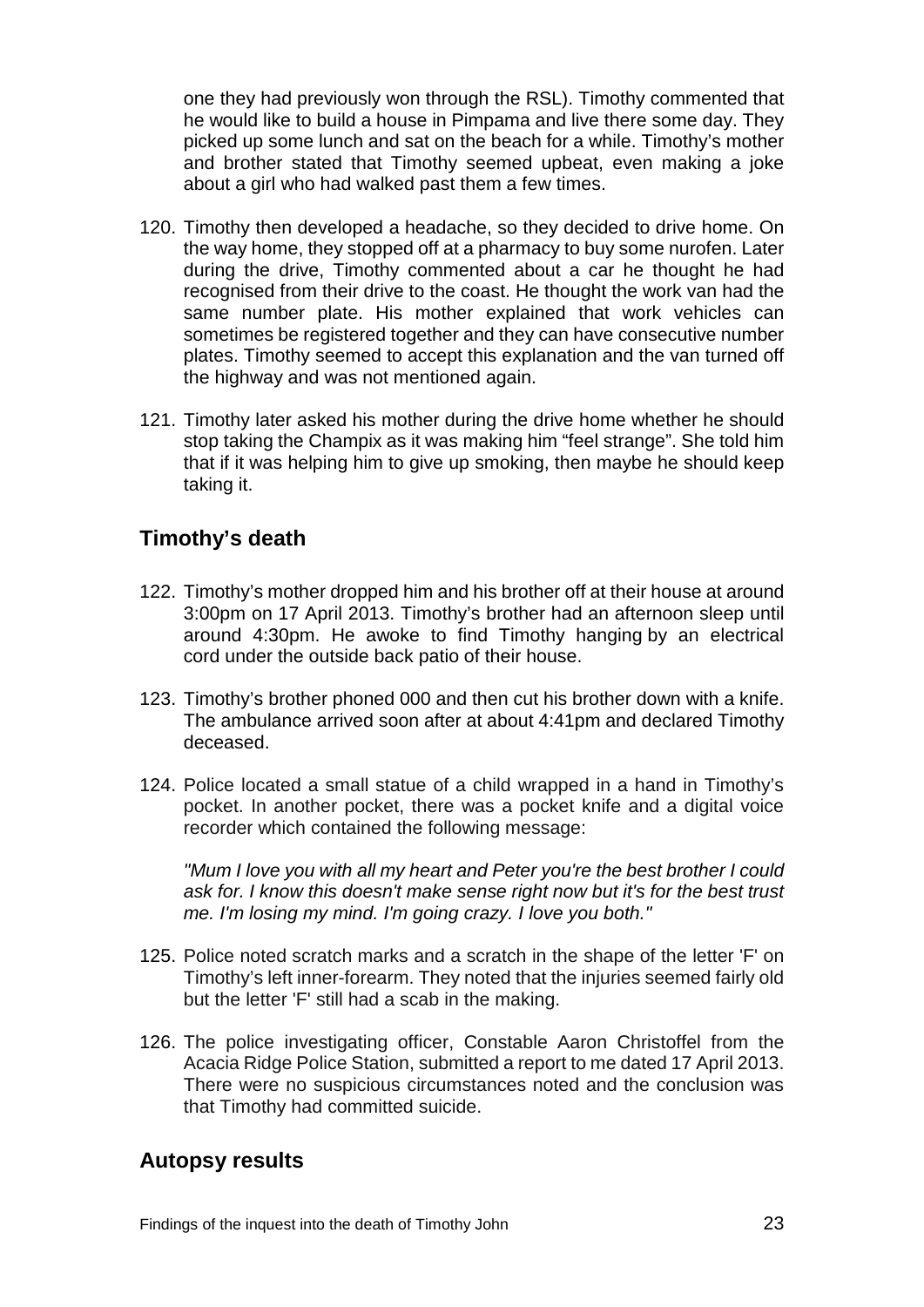- 127. An external examination was performed on 18 April 2013 by a senior forensic pathologist, Dr Beng Ong. Routine toxicology testing was also conducted. The Toxicology Certificate of Analysis was issued on 20 May 2013. Dr Ong issued his Autopsy Report on 31 July 2013.
- 128. On 24 July 2015, I requested further testing of Timothy's blood samples for Varenicline (Champix).
- 129. An amended Toxicology Certificate of Analysis was issued on 14 October 2015. Varenicline was detected at a non-toxic level (ie. the expected therapeutic range). A sub therapeutic level of ibuprofen was also detected. Dr Ong produced an amended Autopsy Report to take into account the updated results on 26 October 2015.
- 130. Dr Ong noted that there was a ligature mark present nearly circumferentially around Timothy's neck. Dr Ong was of the opinion that the orientation was consistent with being caused by hanging. The ligature mark was in keeping with it being caused by the accompanying computer cord. There was no evidence of third party involvement.
- 131. In addition to the ligature mark, Dr Ong noted other signs of recent injuries, as follows:
	- a. Faint longitudinal abrasions (about 10) on the front of the left wrist and forearm with variable lengths ranging from 1 to 12cm; and
	- b. An abrasion in the shape of the letter 'F' on the mid front of the left forearm. The vertical limb of the 'F' was 4cm long, while the horizontal limbs were 3cm long each.
- 132. After the inquest hearing, I requested Dr Ong to comment on the timing of the injuries on Timothy's left forearm and wrist.
- 133. Dr Ong produced an amended Autopsy Report dated 6 December 2016 to address my enquiry. He noted that timing is notoriously difficult to assess in the post-mortem period based on appearance. However, it is his opinion that these injuries were recent and could have been inflicted near the time of death (up to about 24 hours before death).
- 134. Dr Ong was of the opinion that the cause of Mr John's death was:

1(a). Hanging

## <span id="page-25-0"></span>**Does Champix increase the risk of suicide?**

135. 'Champix' is the Australian product name for the drug Varenicline. The US equivalent product name is 'Chantix'. It is a prescription medication that can help adults (18 and over) quit smoking by reducing craving and withdrawal symptoms. It is believed to achieve this by activating certain receptors in the brain and blocking nicotine from attaching to them.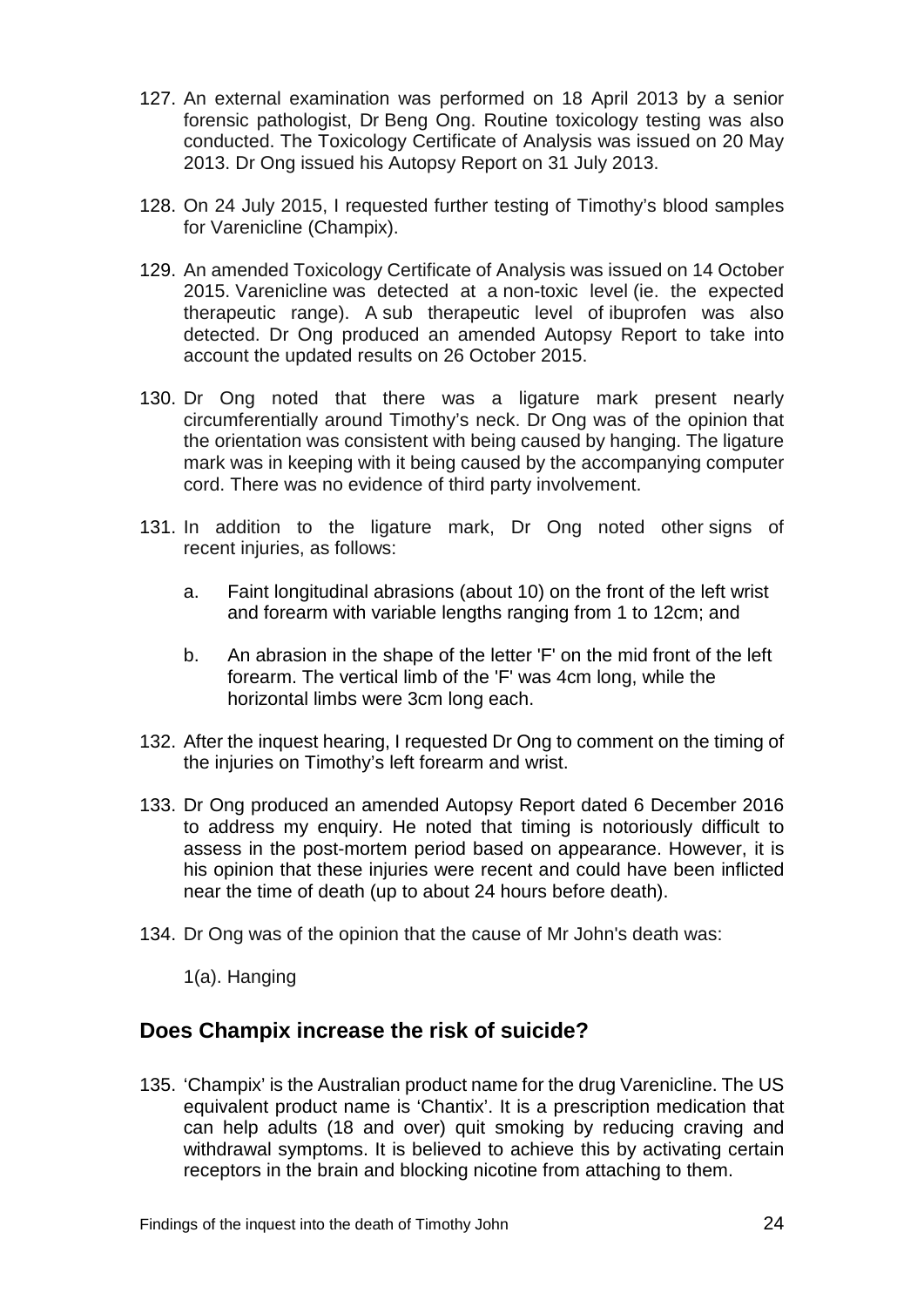- 136. An American global pharmaceutical company named 'Pfizer Incorporated' manufactures the drug. According to Pfizer Incorporated, the drug is approved in more than 100 countries and has been prescribed to over 20 million patients worldwide. 'Pfizer Australia Pty Ltd' introduced the drug to the Australian market in 2007. According to the records held by the Therapeutic Goods Administration, there were 2.8 million scripts written by health professionals in Australia alone between 2008 and 2014.
- 137. Patients usually take Champix for a period of 12 weeks. The Champix starter pack lasts for the initial four weeks and a patient is required to go back to the doctor for the next eight-week subscription. Sometimes medical practitioners extend the initial 12-week period by a further 12 weeks to increase a patient's chances of quitting smoking in the longer term.
- 138. Clinical studies suggest that Champix is one of the most effective drugs to assist people to quit smoking. A patient who takes Champix is reportedly up to three times more likely to remain a non-smoker one year later, compared to a person who does not take Champix.
- 139. The benefits of Champix, where it is successful in assisting patients to quit smoking, are clear. According to Dr Mendelsohn:
	- a. Smoking is said to kill around 15,500 Australians each year and is the largest preventable cause of death and disability in Australia; and
	- b. Continuing smokers are said to lose 10-12 years of their life.
- 140. There are, however, like most drugs, potential adverse effects associated with Champix.
- 141. A number of post marketing reports have identified incidences where smokers using Champix have experienced serious or clinically significant neuropsychiatric adverse events. Examples include: mood changes (including depression and mania), psychosis, hallucinations, paranoia, delusions, homicidal ideation, aggression, hostility, agitation, anxiety, panic, suicidal ideation, suicide attempt and completed suicide.
- 142. Between January 2008 and 3 December 2016, Pfizer Australia Pty Ltd has recorded 5,227 adverse events in relation to Champix. These postmarketing reports are reported voluntarily from a population of uncertain size and often lack medically important information, including the presence of co-morbid conditions and concomitant medications as well as length of treatment. They cannot therefore be reliably used to estimate the frequency of events or establish a causal connection to drug exposure. They are, however, a 'signal'.
- 143. A National Coronial Information System report that I obtained for the purposes of this inquest has revealed that between 2008 and 2014, there were 58 *known* suicide cases Australia wide where the deceased was taking Champix. This data is likely to underestimate the number of suicide cases potentially associated with Champix in Australia because, with the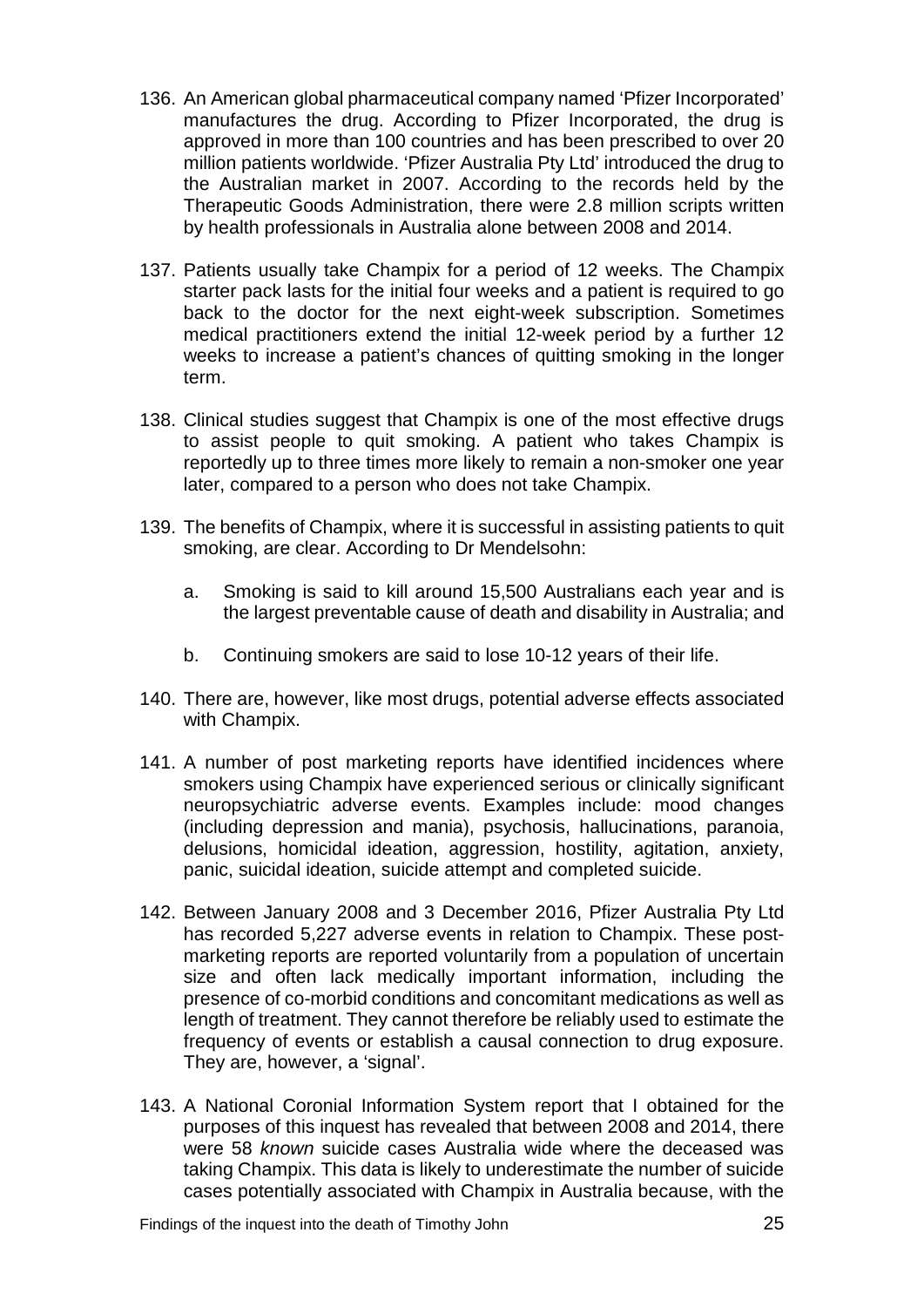recent exception of Victoria, forensic pathologists do not routinely test people who have died through suicide for Varenicline. The data set is therefore incomplete and again, they merely provide a 'signal'.

- 144. The current state of affairs is that among the more valid study designs (pooled analyses of placebo controlled trials or large controlled observational studies), the evidence has been that Varenicline either does not cause increased suicide outcomes, or if it does, the effect is relatively small.
- 145. Just prior to this inquest, the results of the 'EAGLES' (Evaluating Adverse Events in a Global Smoking Cessation Study) were released. To date, this is the largest smoking cessation clinical trial in patients without and with a history of psychiatric disorder.
- 146. The EAGLES study was a randomized, blinded, active and placebo controlled clinical trial, which was conducted by Pfizer in collaboration with GlaxoSmithKline. The study was conducted at the request of, and designed in consultation with, the U.S Food and Drug Administration and European Medicines Agency (the equivalent organisations to Australia's Therapeutic Goods Administration).
- 147. The trial was the first and largest to compare the safety and efficacy of Chantix / Champix, bupropion and nicotine replacement patches. The study pool included approximately 8,000 smokers, with and without a history of psychiatric disorder. The trial was designed to compare the risk of clinically significant neuropsychiatric adverse events of these smoking aids over 12 weeks of treatment, and to determine whether smokers with a history of psychiatric disorder are at greater risk of developing clinically significant adverse events compared to smokers without a history of psychiatric disorder.
- 148. In the cohort of patients without a history of psychiatric disorder, Chantix / Champix was not associated with an increased incidence of clinically significant neuropsychiatric adverse events.
- 149. However, in the cohort of patients with a history of psychiatric disorder, there were more clinically significant neuropsychiatric adverse events reported with Chantix / Champix, compared to the non-psychiatric cohort.
- 150. There was a risk increase of 2.7% for those taking Champix / Chantix compared to the placebo. There were also risk increases of 2.2% for bupropion, and 0.4% for transdermal nicotine.
- 151. Neuropsychiatric events of a serious nature were reported in 0.6% of Chantix / Champix treated patients with 0.5% requiring psychiatric hospitalisation. In placebo-treated patients, serious psychiatric events occurred in 0.6%, with 0.2% requiring psychiatric hospitalisation.
- 152. Dr Mendelsohn stressed that the increase in risk associated with patients with a history of psychiatric disorder taking Champix was not 'statistically significant' in scientific terms, due to the limited pool of patients in the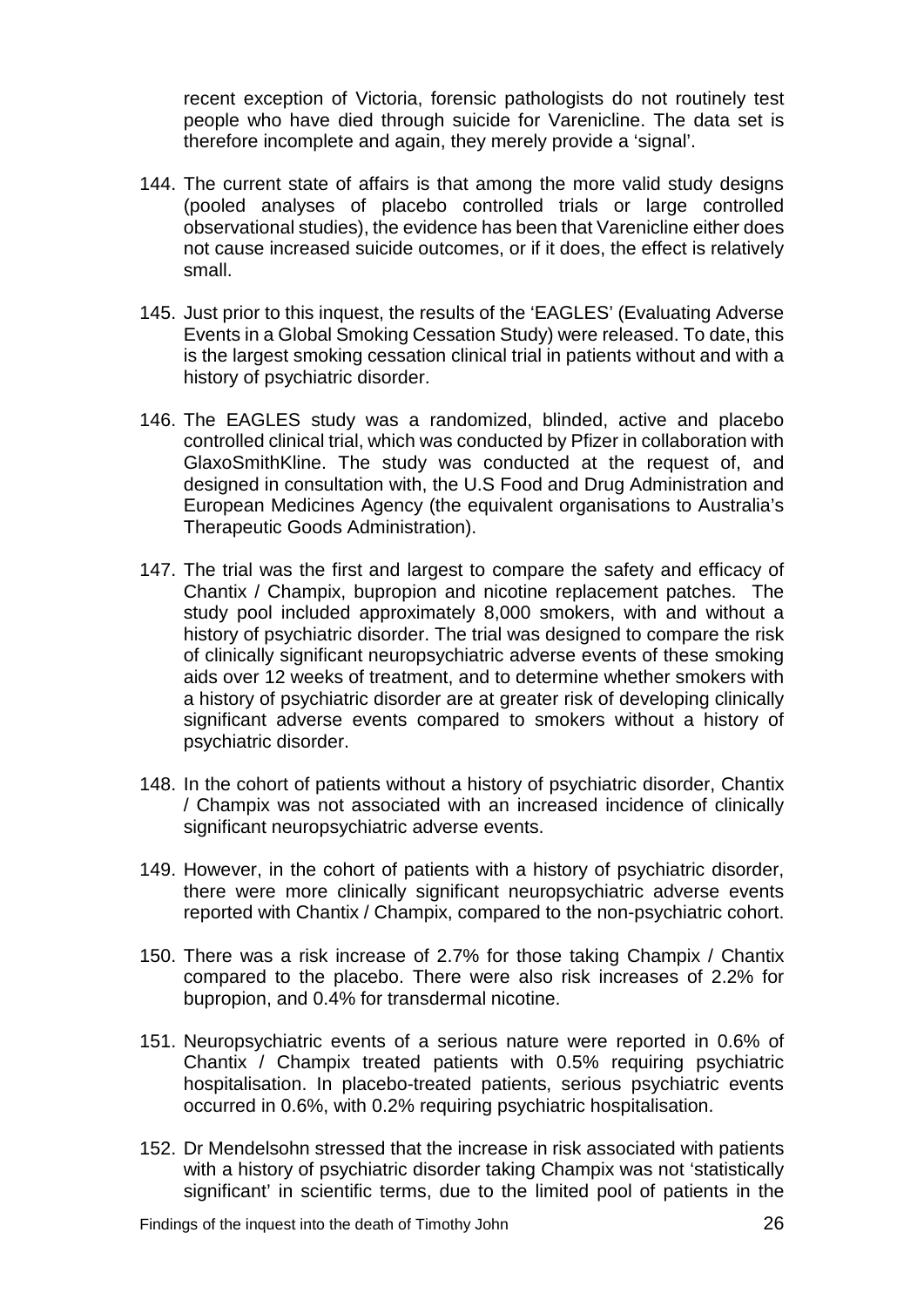study. Because of this, he also explained that the study could not rule out an increase in risk of up to 4%.

- 153. The end result though is that Champix does in fact increase the risk of suicide in patients such as Timothy, with a history of a psychiatric disorder, compared to people attempting to quit smoking without a medical aid.
- 154. It is therefore important to closely monitor people with a history of psychiatric disorders, such as Timothy, whilst they are taking Champix.

## <span id="page-28-0"></span>**Did Champix contribute to Timothy's death?**

- 155. I find that Champix contributed to Timothy's death because:
	- a. According to Timothy's psychiatrist, Dr Robert Bell, he had a history of major depressive disorder and anxiety. This therefore placed him within the cohort of patients proven by the EAGLES study to have a higher risk of suicide whilst quitting smoking with the aid of Champix, compared to quitting smoking without an aid;
	- b. Timothy's symptoms stabilised when he completed the three week intensive Cognitive Behaviour Therapy program at the Belmont Private Hospital on 2 November 2012;
	- c. At the time of taking Champix, Timothy no longer had a substance misuse problem. The last time he used illicit drugs was in September 2012 and the last time he binge drank was during a one off event on 18 January 2013. Further, toxicology testing did not identify any alcohol or illicit drugs in his system at the time of death;
	- d. It was not until eight days after Timothy commenced the Champix medication, that Timothy's psychological condition deteriorated significantly, to the point that he suicided;
	- e. The only other time that Timothy may have previously attempted suicide (potentially through an attempted overdose of panadol) was in the context of a traumatic event in his life (his family home burning down), unstable depression and anxiety, and alcohol and drug abuse;
	- f. Timothy presented to his General Practitioner, Dr Yang, on the day that he was prescribed with Champix (10 April 2013), in a stable condition, and without suicidal ideation. Dr Yang was a doctor that Timothy trusted and it is unlikely that he was being dishonest; and
	- g. Previous attempts to quit or reduce his smoking with Nicorette patches gum and spray had only resulted in low-level changes to his behaviour (mild agitation and aggression and an episode of fainting whilst on the spray).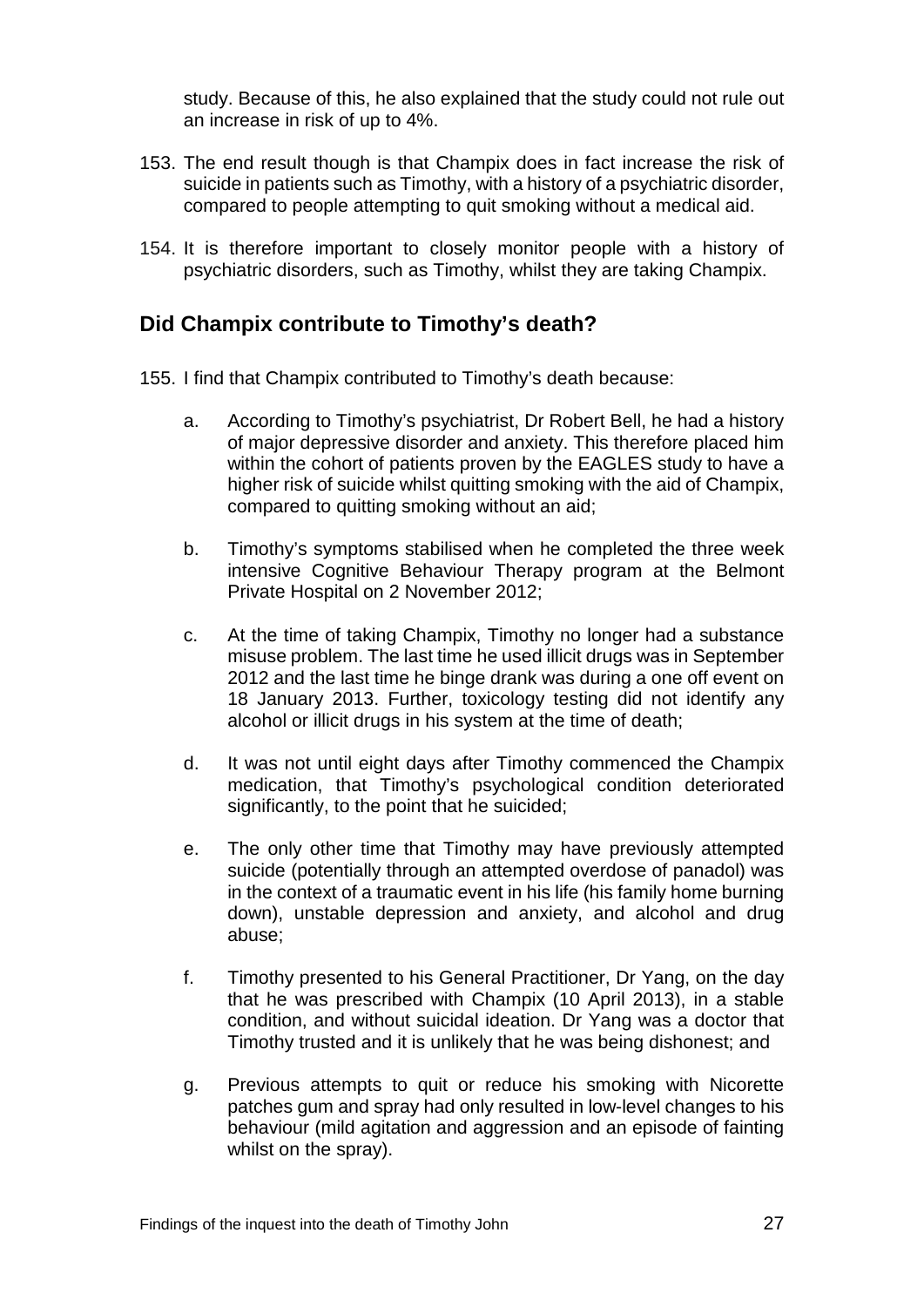- 156. I do not accept Pfizer's submission that there is no reliable evidence to reach a conclusion that Champix contributed to Timothy's death. Champix was more than just a present factor; it appears to have been a contributing factor.
- 157. I note Timothy's mother's submission that there is a direct correlation between the prescription of Champix to Timothy and a significant and quick decline in Timothy's mental stability, which resulted in his death. Whilst this may be so, I cannot rule out the possibility that Timothy's preexisting mental health conditions also resurfaced, independently of the Champix, and also contributed to his death.
- 158. For this reason, I am unable to determine the level of contribution that Champix had on Timothy's death.

## <span id="page-29-0"></span>**Did Dr Yang provide adequate care when prescribing Champix to Timothy?**

- 159. I find that Dr Yang did not provide adequate care to Timothy when prescribing Champix to him because:
	- a. Dr Yang did not read or familiarise himself with the 'Precautions' section of the Champix Product Information (as reproduced on page 4 of MIMS at the time);
	- b. As a consequence of not reading or familiarising himself with the Precautions section of the Champix Product Information, Dr Yang was not aware of the need to, and did he make any enquiries as to the practicality of:
		- i. Alerting Timothy's family to monitor him for neuropsychiatric symptoms; and
		- ii. Advising Timothy's family that Timothy should stop taking Champix and contact a doctor immediately in such circumstances;
	- c. Although Dr Kable and Dr Mendelsohn advised that it was not common for the general practice community to provide such information to a patient's family, this does not mean that the failure of Dr Yang to do so in these circumstances was adequate. I understand the practical difficulties of achieving this in situations where patients do not consent to family involvement, and I also understand that Timothy was an adult. However, Timothy was not even asked about the possibility of family inclusion. It would not have been impractical for Dr Yang to make enquiries with Timothy about this. Timothy attended the appointment alone but he informed Dr Yang that he was living with his brother. There were options reasonably available to Dr Kable to include Timothy's family. For example, he could have delayed the prescription until Timothy's brother (or another nominated family member such as his mother)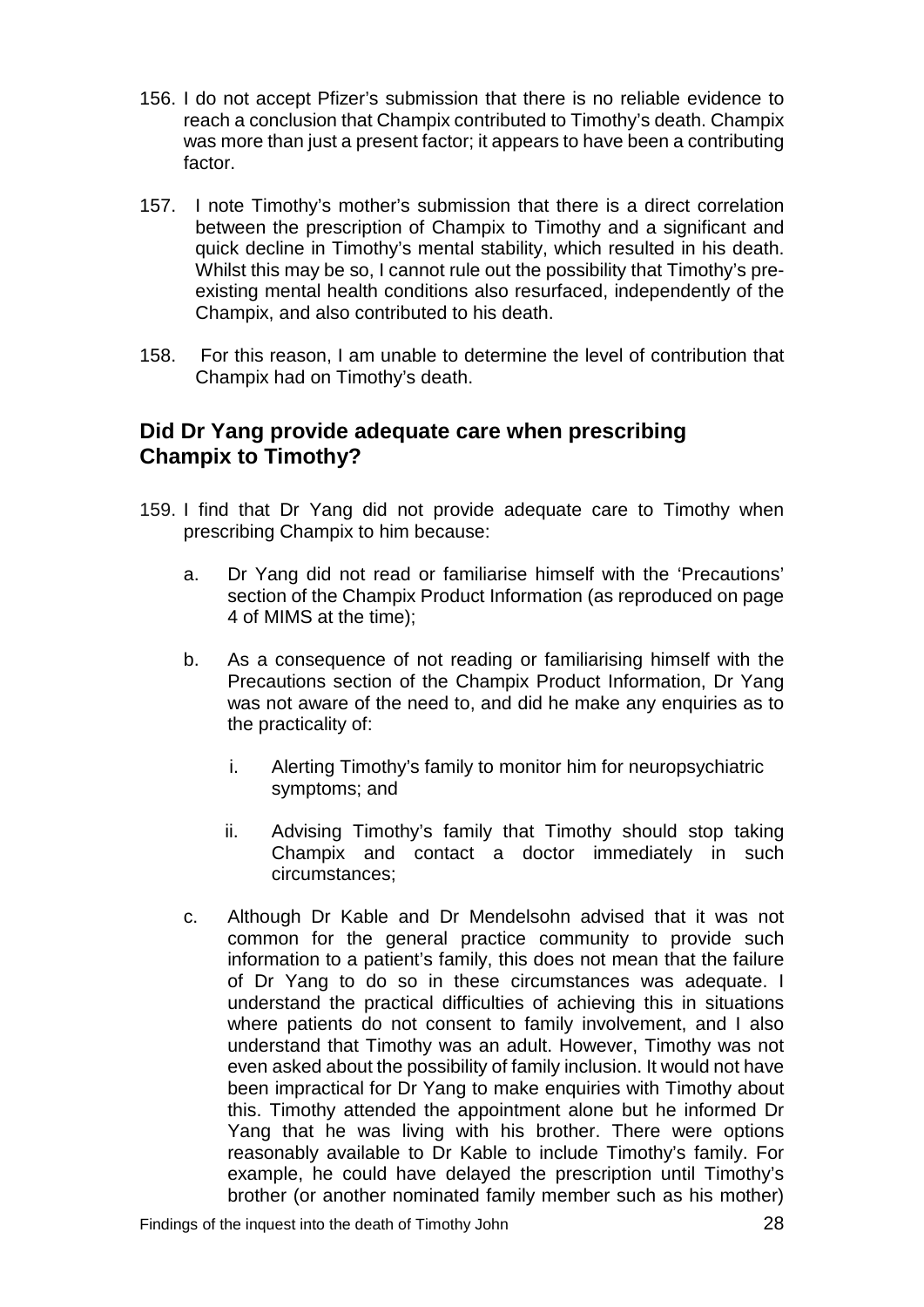attended, or he could have phoned Timothy's family member whilst Timothy was there;

- d. Dr Yang held concerns about prescribing Champix to Timothy due to his mental health condition and his awareness that this could increase risk, yet he did not put in place a structured follow up plan for Timothy. He instead relied on Timothy to make a follow up appointment, and to identify if he needed to see a doctor; and
- e. If the pre-arranged desensitisation injection appointment that Timothy had with Dr Yang on 17 April 2013 was intended also to be his Champix review, then the review was inadequate. I accept that Timothy was an adult capable of raising concerns and that he did not appear to be in distress, but Dr Yang should still have made a reasonable attempt to elicit information from Timothy about how he was going with the Champix. This is especially so given that he held concerns about prescribing Champix to Timothy the week before as a result of his mental health condition.
- 160. It is not possible to conclude whether a formal follow up appointment and/or specific questioning by Dr Yang on 17 April 2013 would have changed the outcome for Timothy. It is possible that Timothy might not have advised Dr Yang about the difficulties he was experiencing, even if asked.
- 161. What is clearer to me though, is that if Timothy's family had been informed by Dr Yang (or by warnings on or within the Champix packaging) about the need for Timothy to stop taking Champix and to contact a doctor immediately if he exhibited neuropsychiatric symptoms, it is likely that his family would have taken appropriate earlier action, and it is possible that Timothy's death may have been avoided.
- 162. This highlights the importance of prescribers advising patient's family, friends, or carers, if possible, about the precautions before the patient is prescribed Champix. It also highlights the importance of ensuring that the precautions are more readily available with the Champix packaging.

## <span id="page-30-0"></span>**The adequacy of Champix product labelling and instructions (and recommendations)**

- 163. Important consumer safety information relating to Champix is provided on the packaging itself and in two main documents produced by Pfizer:
	- a. A six page 'Consumer Medicine Information' (CMI) leaflet designed for patients; and
	- b. A more detailed and technical 20 page 'Product Information' (PI) document, designed for medical practitioners.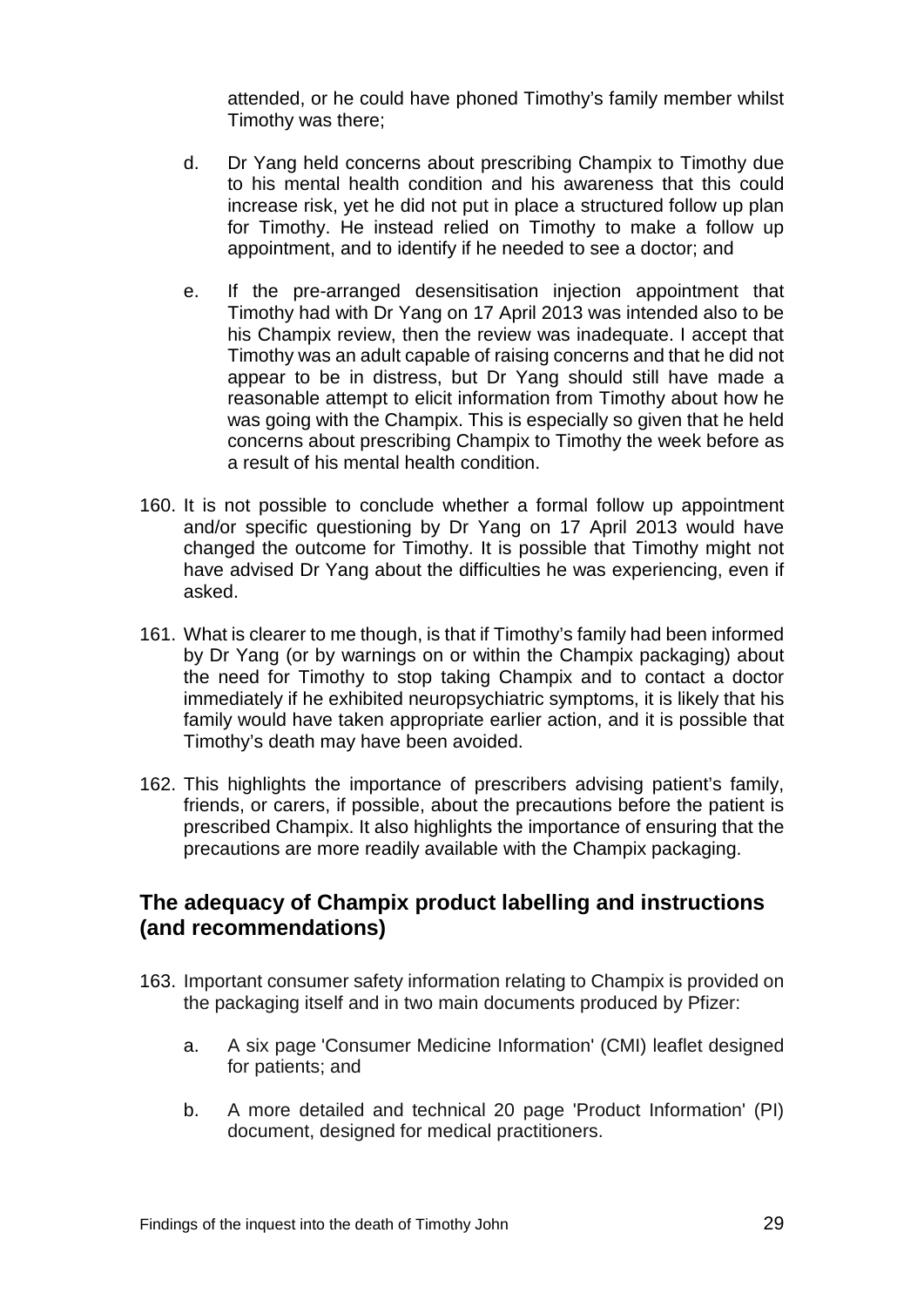### <span id="page-31-0"></span>**Warnings on the Champix packaging**

- 164. It is my view that simply referring to the Consumer Medicine Information and its availability on the Champix packaging is inadequate. I recommend that:
	- a. The Champix packaging contain an alert about when to immediately cease taking Champix and to see a doctor. This is important information that should be upfront.

#### <span id="page-31-1"></span>**Consumer Medicine Information leaflet**

- 165. I have identified inadequacies in the Consumer Medicine Information Leaflet and I recommend the following changes:
	- a. The Consumer Medicine Information leaflet should be included within the Champix packaging.
		- i. It is acknowledged that the Therapeutic Goods Administration seems to be moving towards alternative methods of accessing such documents such as the 'app' called 'Medsearch' which is available to download on smartphones and tablets. These are encouraging additional safeguards. However, it is still my view that it should not be left to a patient to have to request a pharmacist to print out the leaflet or to have to go to the Internet to access this important information.
		- ii. Some patients will not have Internet access or access to smart phones or tablets. Many pharmaceutical companies in Australia provide Consumer Medicine Information leaflets within their drug packaging. Pfizer also does so in the U.S. in relation to Chantix, so the issue of keeping the Consumer Medicine Information up to date has obviously been overcome. One way to mitigate against the issue of currency is to advise at the top of the Consumer Medicine Information leaflet that it is current, as at a certain date and to check with a doctor or pharmacist, or to access an Internet page, to determine whether it has been updated.
		- iii. The history of amendments to the Champix Consumer Medicine Information suggests that although emphasis has changed on certain warnings over the years, the substance has remained the same. To not include the Consumer Medicine Information within the Champix packaging raises an unnecessary barrier to ensuring that patients and their families have ready access to important information that can potentially save lives.
		- iv. Also, some patients will not know to ask, or feel uncomfortable asking a pharmacist for the Consumer Medicine Information leaflet. Pharmacists are required to exercise their professional judgement in terms of their oral advice to patients when dispensing prescription drugs but they may not always do so, and in some cases such as Timothy's, the patient is not the person who necessarily picks up the drug from the pharmacist.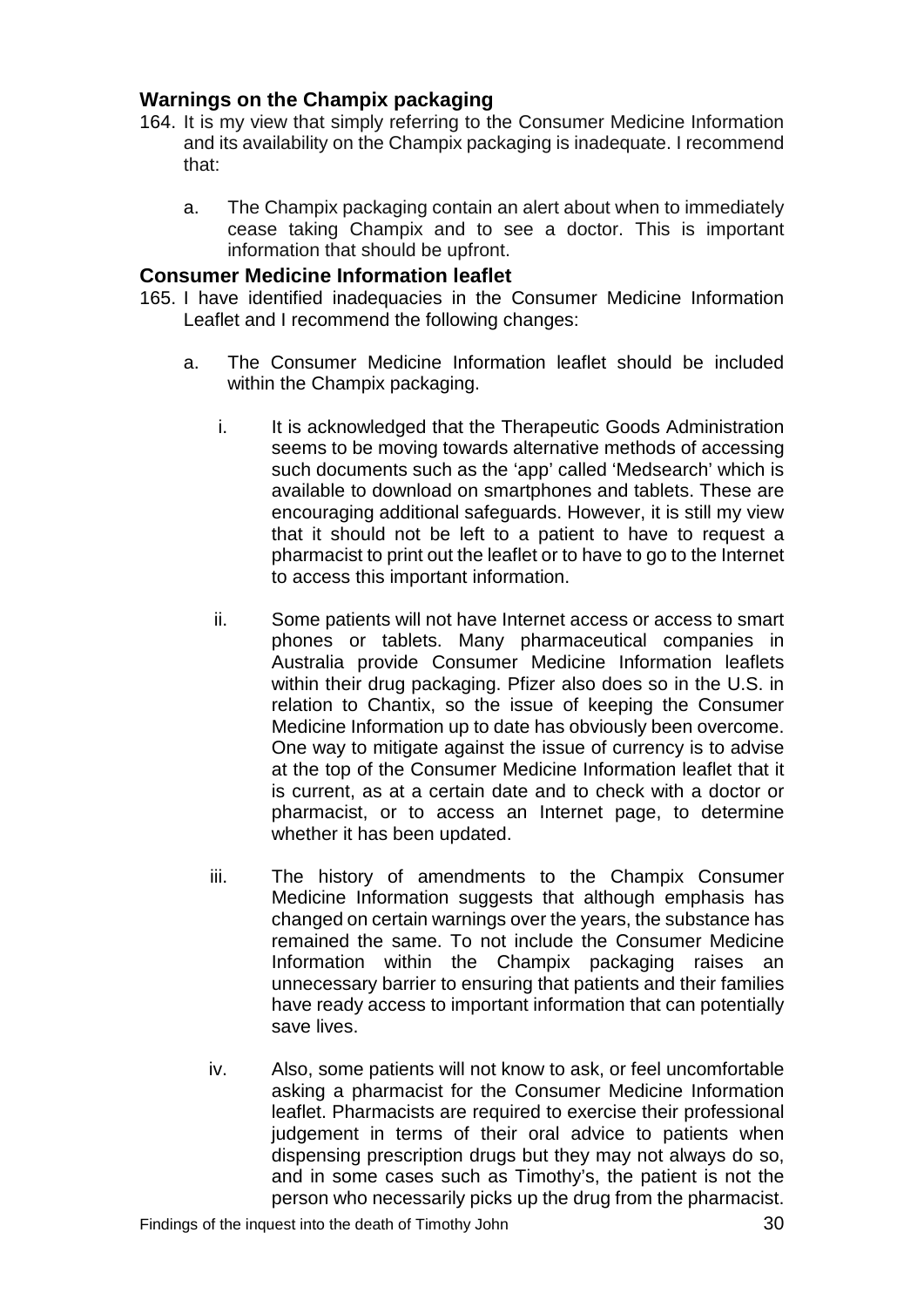b. The guidance within the Consumer Medicine Information leaflet that "[i]t is important to keep taking Champix for the full 12 weeks and not to stop taking it or change the dose without checking with your doctor" has the potential of causing confusion when compared to the guidance of when to immediately cease taking Champix and to see a doctor. This aspect of the guidance within the Consumer Medicine Information should be refined;

#### <span id="page-32-0"></span>**Product Information document**

- 166. I have identified inadequacies in the Product Information document and I recommend the following changes:
	- a. The Product Information document should be amended to include practical guidance as to how a medical practitioner should alert and advise the family of a patient about the relevant precautions. There should also be a brief explanation as to why this is important.
		- i. I do not agree with Pfizer's submission that this should not be done because it would arguably trespass on the role of general practitioners.
		- ii. I accept Pfizer's submission that there is no 'one size fits all' and that is why a range of scenarios should be addressed within the Product Information document. For example:
			- 1. Should a medical practitioner rely on a patient to convey the Champix precautions to their family where the medical practitioner assesses that the patient is competent to do so?
			- 2. Should the medical practitioner delay prescribing Champix to a patient until they bring in a relevant family member?
			- 3. What should a medical practitioner do where a patient is socially isolated?
			- 4. What if a patient insists on confidentiality in relation to their mental health condition, their smoking addiction, or their decision to quit smoking?
			- 5. Also, why should this guidance be confined to family? The guidance for Chantix in the U.S includes 'friends' and 'carers';
	- b. The Product Information document should be amended to include guidance to medical practitioners about the need to put structured follow up plans in place when prescribing Champix, particularly for patients with a history of psychiatric disorders.
	- c. The Product Information should be amended to provide more clarification around what a 'comprehensive counselling and support